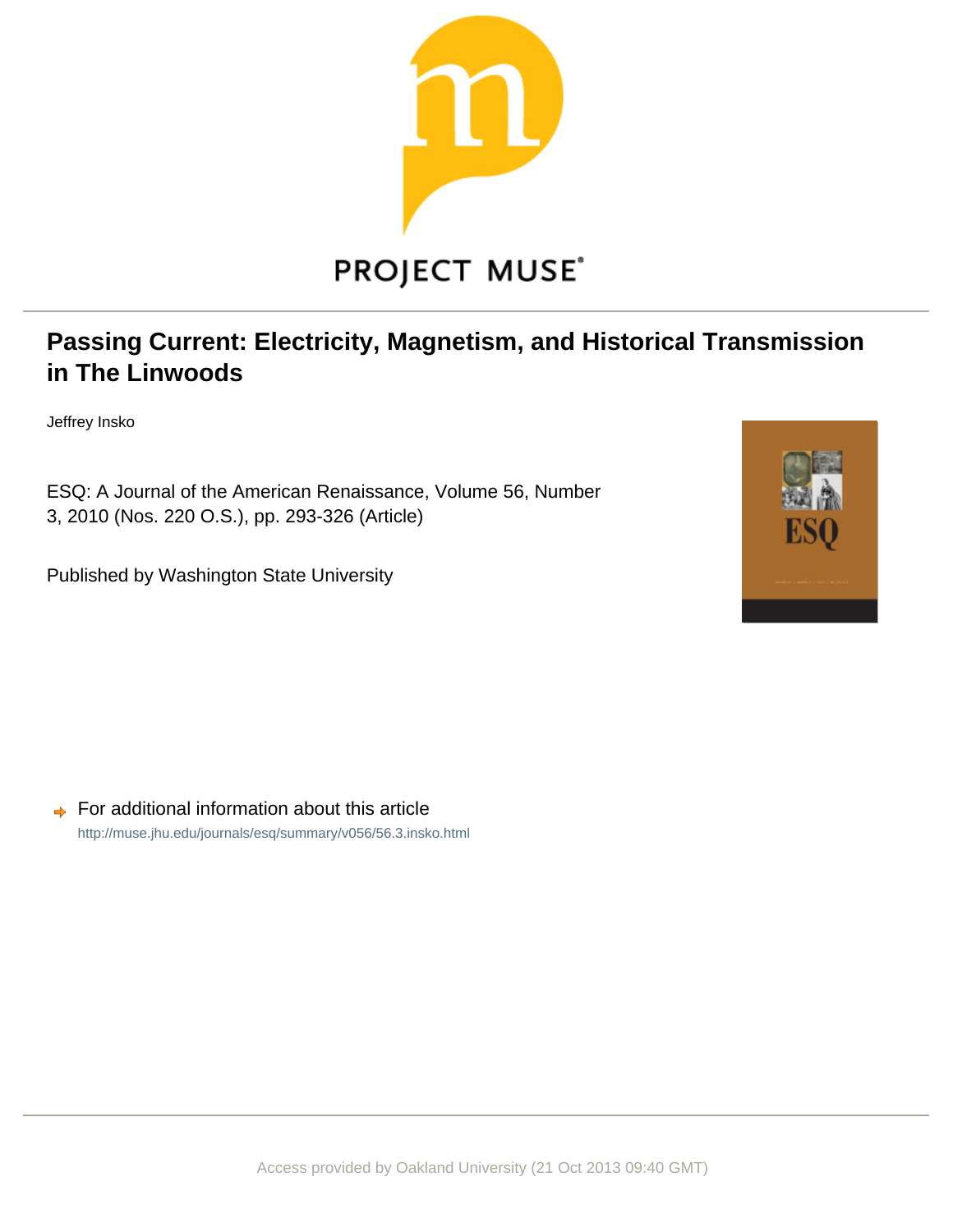# Passing Current: Electricity, Magnetism, and Historical Transmission in *The Linwoods*

jeffrey insko

In 1834, a year before Catharine Maria Sedgwick published *The Linwoods,* her historical romance of the American Revolution*,* Albert Gorton Greene ran an item titled "Ethan Allen in England" in his short-lived magazine, the *Literary Journal, and Weekly Register of Science and the Arts.* Drawing on an intriguing gift of apocrypha apparently passed on to Greene by "a friend of [his] earlier life who was well acquainted with this part of the history of this singular man," the article offers several anecdotes demonstrating Allen's "shrewdness and wit."1 In one of them, Greene recounts an interview between Allen and King George at Windsor castle involving the means of communication among the colonists. In response to the king's query as to how grievances are transmitted to "the common people," Allen replies, "I can tell your Majesty, that amongst a people who have felt the spirit of liberty, the news of oppression is carried by the birds of the air, and the breeze of heaven." The king finds Allen's reply "too figurative" and reminds him of his reputation as a "matter of fact man." Yet Allen's ensuing "plain" answer turns out to be no less figurative: "Well to be plain," Allen responds, in America, "the tale of wrong is carried from man to man, and from neighborhood to neighborhood, with the speed of electricity" ("EA,"  $297$ ).

The exchange surprisingly upends conventional revolutionary tropes that align liberty with the factual and monarchy with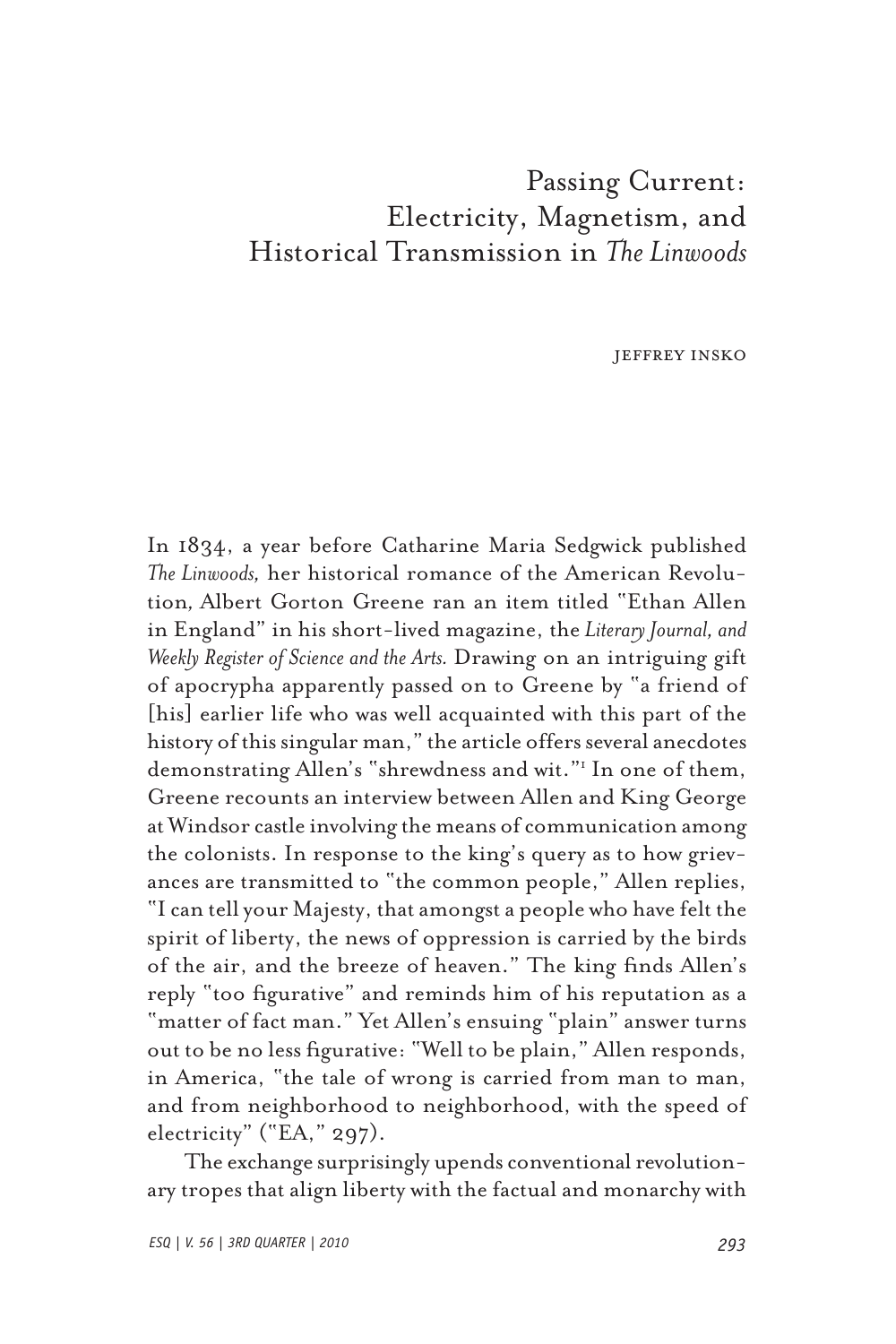

*Frontispiece from C. F. Durant's* Exposition, or A New Theory of Animal Magnetism . . . *(New York: Wiley and Putnam, 1837).*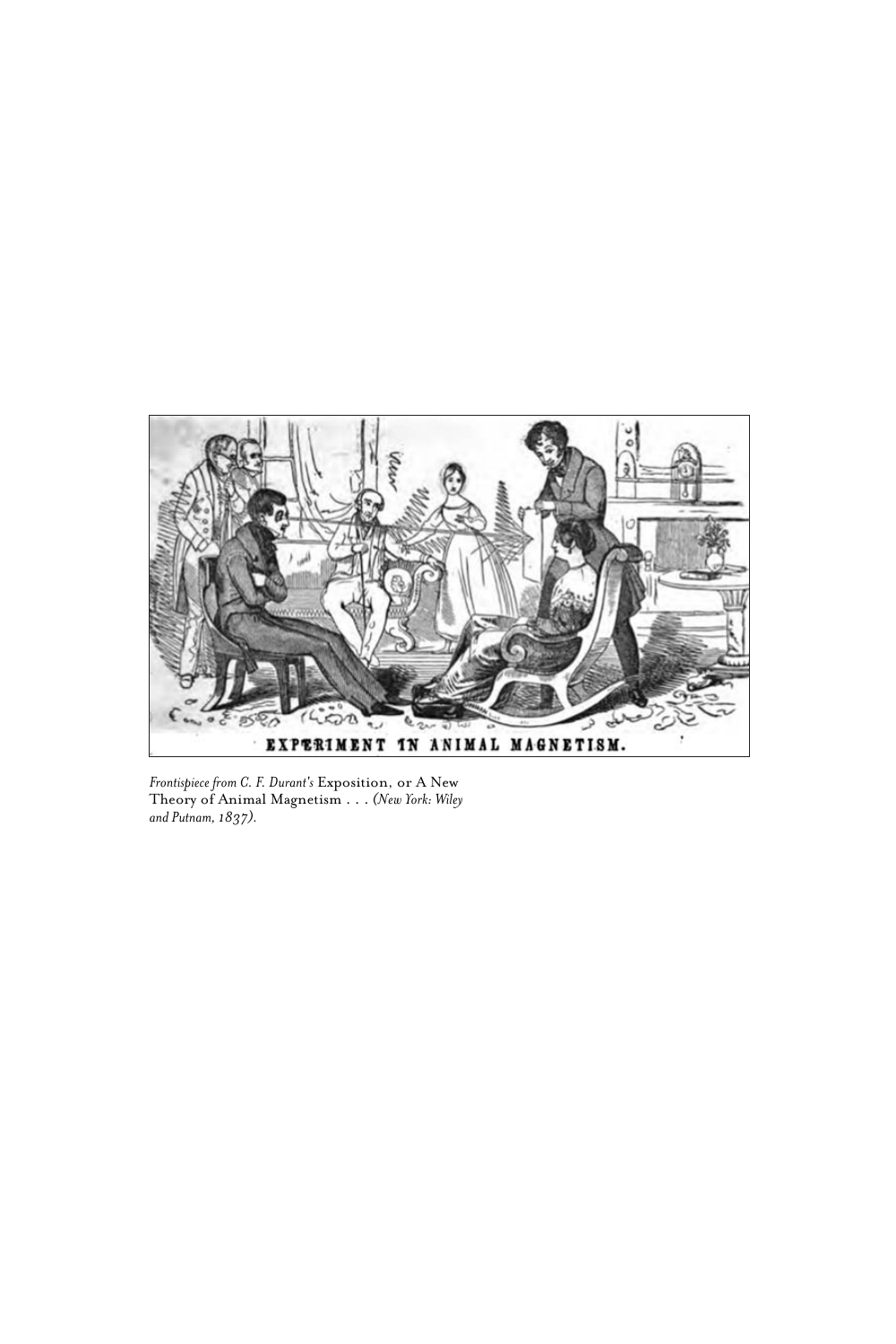the artificial. It is, after all, a set of "facts" that the Declaration of Independence "submit[s] to a candid world," even as it is the "decent drapery of life" that Edmund Burke seeks to defend in his *Reflections on the Revolution in France.*<sup>2</sup> Indeed, in *The Rights of Man,* Thomas Paine takes Burke to task precisely for producing an argument that is too figurative, or as Paine puts it, for advancing an argument "calculated for theatrical representation, where facts are manufactured for the sake of show, and accommodated to produce, through the weakness of sympathy, a weeping effect."3 But for Ethan Allen (at least in Greene's telling), sympathy is not weakness. Quite the contrary: because his countrymen collectively *feel* the spirit of liberty, Allen asserts, they "cannot be put down with the sword" ("EA," 297).

Which is to say that, for Allen—and, as we'll see, for Catharine Sedgwick in *The Linwoods*—sympathy or feeling is power, and power of a very particular sort: the power of electricity. The importance of electrical transmission in this little tale becomes more apparent as it continues. After quoting Allen's declaration that the rebels are more than equal to the sword, "The King ma[kes] a long pause, as if strongly impressed with the truth of his remarks." Then, "changing the subject," he asks what Allen knows of Benjamin Franklin's experiments with electricity and "expresse[s] a curiosity to experience an electric shock" for himself. Allen, he insists, must "visit . . . with his countryman, Dr. Franklin, at his palace in London" ("EA," 297).

Here, Greene's anecdote takes a curious turn—curious because it is, in fact, no turn at all. After all, the king's sudden interest in electricity, which Greene describes as "changing the subject," is easily explained as a kind of free association, obviously deriving from Allen's use of electricity as a figure for the spread of the spirit of liberty. Nor is it much of a leap to think that the king's interest runs even deeper: his "curiosity to experience an electric shock" suggests, metaphorically, his desire to experience for himself the animating spirit of the American rebels. Accordingly, a demonstration is arranged. Franklin devises an appropriate electrical apparatus, the royal family gathers, and just as the king is about to receive his jolt, Allen whispers in Franklin's ear, "remember . . . he ha[s] shocked us across the waters . . . give him a double charge" ("EA," 297).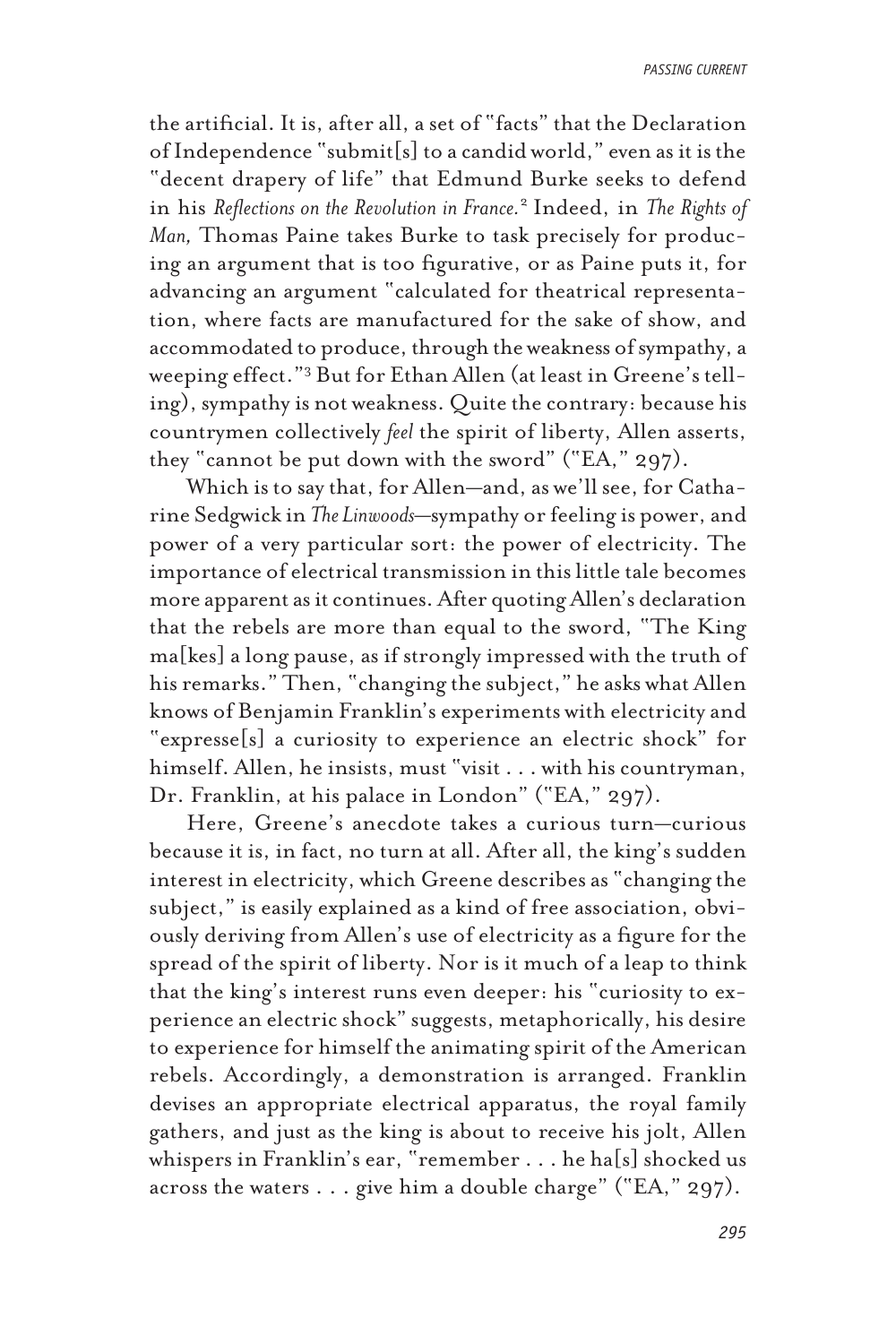*jeffrey insko*

In addition to the persistent American appetite for retellings, like Sedgwick's and many others', of revolutionary history, two factors might account for the appearance of this odd item in Greene's magazine some forty years after Allen's death. First, the same year saw the publication of two biographies of the hero of Ticonderoga: Jared Sparks's *Life of Ethan Allen,* published as part of Sparks's *Library of American Biography* series; and Hugh Moore's *Memoir of Colonel Ethan Allen.* Perhaps Greene sought merely to capitalize on this renewed interest. Second, the specific content of Greene's anecdote draws on the public discourse of another revolution: not just the American War for Independence but the French Revolution of July 1830, which quickly spread to Brussels and led, a month later, to an independent Belgium. Just as they had in 1789, Americans in the 1830s looked upon events in Europe as both a vindication of and an occasion to remember their own nation's fight for liberty. In 1831, for instance, the *American Monthly Magazine* commemorated the events of 1830 in verse. The poem, "Spirit of Liberty . . . 1830," describes the effects of the July Revolution:

In three short days that glorious deed was done— Three mornings dawned—and sunny France was free; But ne'er shall cease a work so well begun Till Europe joins in Freedom's jubilee. E'en now has Belgium caught th' electric spark, War's thunder peals upon her dike-bound shore.<sup>4</sup>

Milford Bard sees the overthrow of Charles Xin similar terms, noting that "the brilliant luminary of liberty has risen again in all the unclouded grandeur of American glory." "So sudden was the electric flash," Bard continues, "that all France was wrapped in the conflagration ere the eye of dispassionate reason could look upon it undazzled."5 The Marquis de Lafayette employs the trope as well, writing in 1831 of his hope "to send over the face of Europe the explosion of July, the electric shock of which has already opened craters in other lands."6 The "electric spark" or "electric shock" that here, as in Allen's description to King George, transmits the spirit of liberty to and across Europe, seems to fulfill the dream expressed by Daniel Webster six years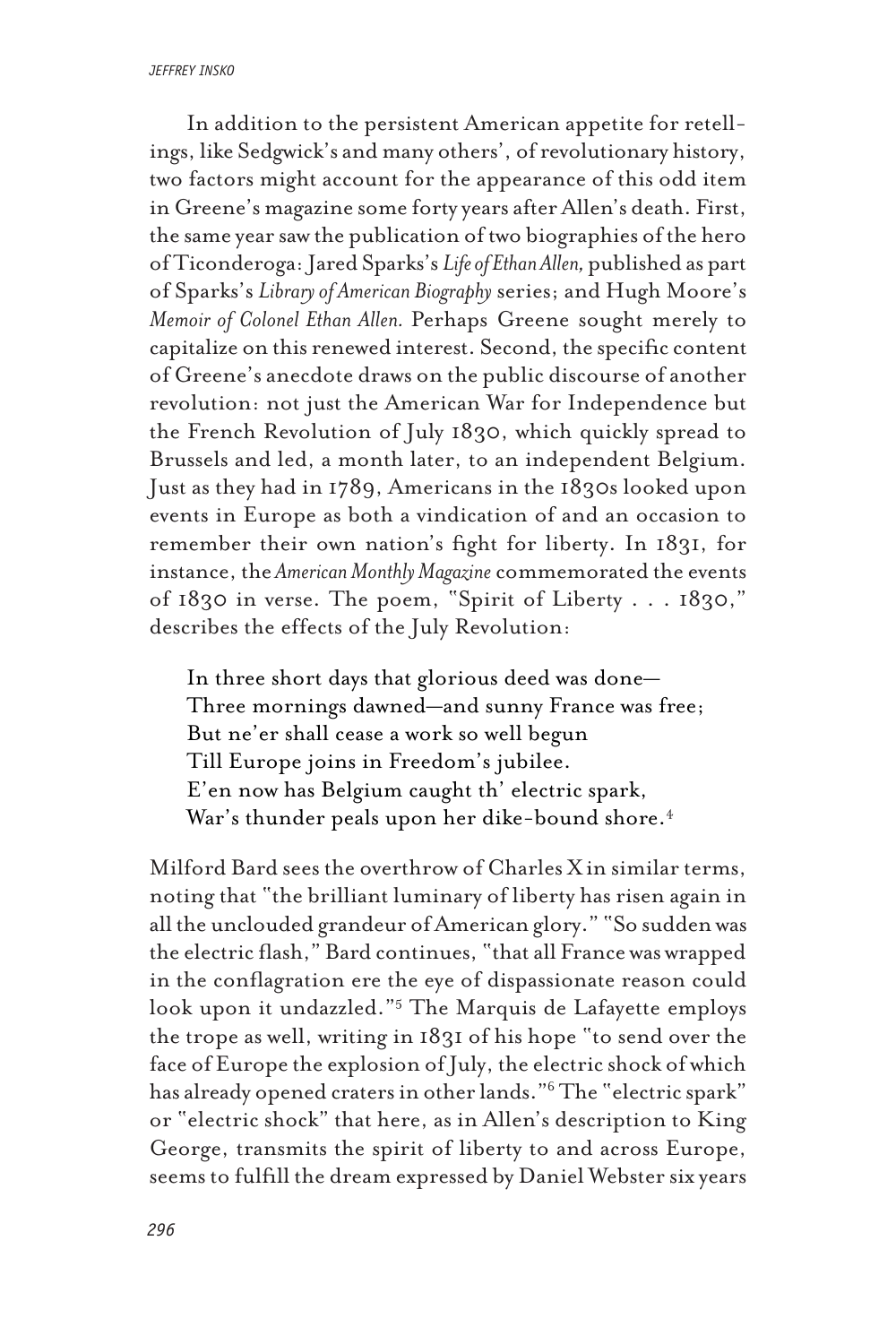*passing current*

earlier in his oration commemorating the fiftieth anniversary of the battle of Bunker Hill. "Heaven saw fit to ordain," Webster tells his auditors, "that the electric spark of liberty should be conducted, through you, from the New World to the old; and we, who are now here to perform this duty of patriotism, have all of us long ago received it in charge from our fathers to cherish your name and your virtues."7

Both Lafayette and Catharine Maria Sedgwick attended the Bunker Hill dedication at Webster's invitation, and Lafayette makes a brief, though important, appearance in *The Linwoods.*<sup>8</sup> Indeed, the novel provides an extended narrative elaboration on the trope I have been describing, in which the spirit of liberty is "conducted," like an electric spark, across both space and time, linking the Old and New Worlds as well as past and present generations. The latter of these—linking generations—is the explicit aim of *The Linwoods.* As Sedgwick states in her preface, echoing Webster, she hopes to "deepen" her readers' "gratitude to their patriot-fathers," which "will tend to increase their fidelity to the free institutions *transmitted* to them" (5, emphasis added). In the service of this goal—performing the cultural work of historical transmission—a rhetoric of electricity informs *The Linwoods* on both the thematic and the formal levels. That is to say, thematically, the rejection of *hereditary* transmission motivates both the rebel cause and the novel's central conflict: early in the novel, George Washington asserts, "we are contending against hereditary claims" (73), and espousing that same rebel cause, Herbert Linwood faces dispossession by his Tory father. Consequently, this rejection of British-style *hereditary* transmission necessitates the transmission of republican virtue and the love of freedom by means *other than* inheritance—which is why, in *The Linwoods,* to transmit is not to pass on or pass down; rather, it is to pass *through,* to conduct.

At the same time, electricity in *The Linwoods* serves as more than just a metaphor for the spread of the spirit of liberty. It situates the novel discursively in the two historical periods the revolutionary past and the 1830s present—that Sedgwick's historical romance sets out to connect.9 On the one hand, during the revolutionary period, the new science of electricity, taken up in the political arena, provided a useful language with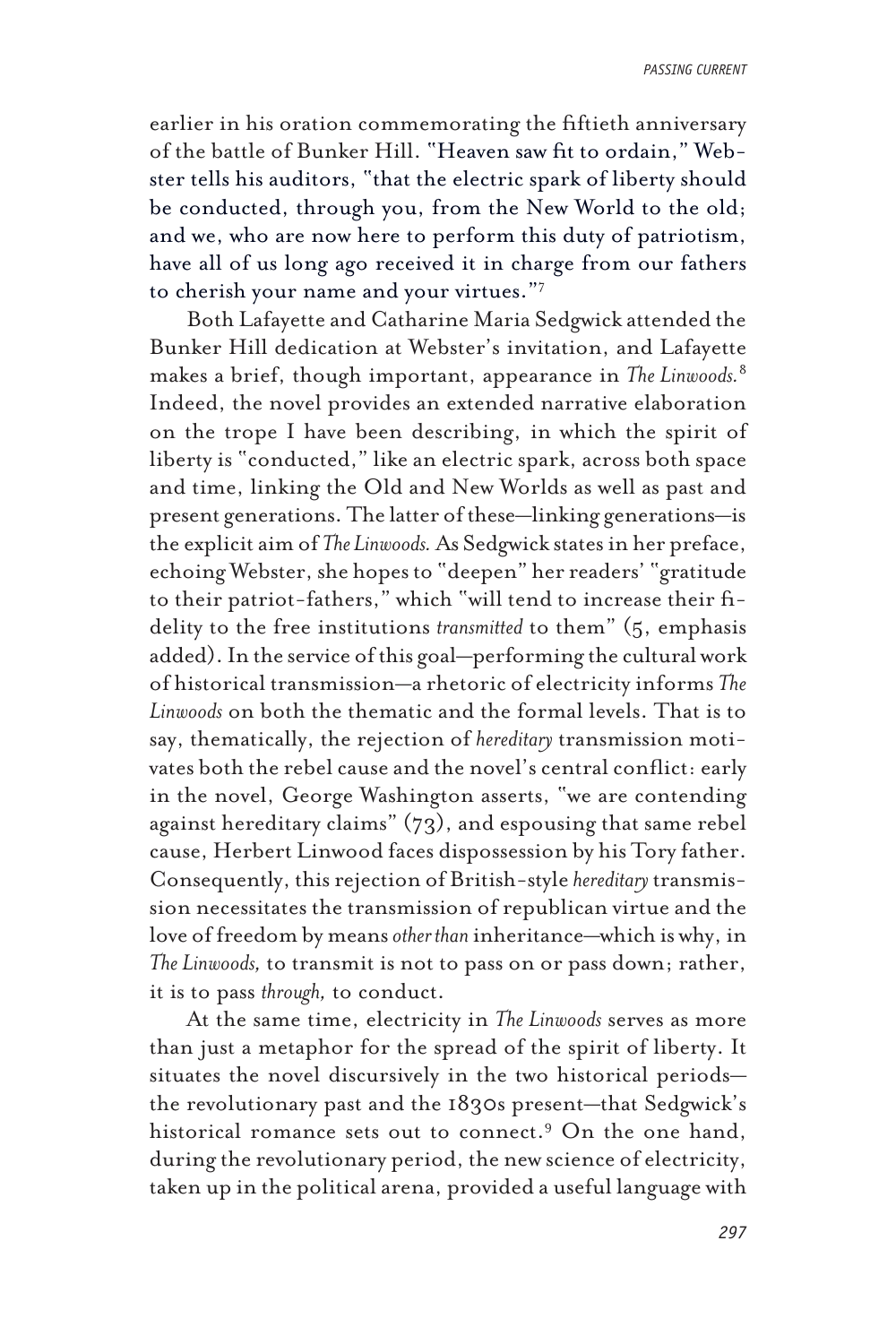which to describe the revolutionary impulse and the spirit of republicanism. On the other hand, the 1830s, during which a similar set of figures flourished in newly revolutionary Europe, also marked a revival of interest in the eighteenth-century pseudoscience variously known as galvanism, mesmerism, or animal magnetism—a phenomenon that understood electricity as a vital fluid, a kind of animating life force capable of being passed between sympathetic bodies.

In this essay, I map an early U.S. cultural nexus of revolution, sympathy, and electricity and situate *The Linwoods* within it joining previous readers in considering Sedgwick's participation in literary conceptions of the American nation.<sup>10</sup> The text itself, I argue, attempts to hypostatize the kind of transmission that it describes. Beyond that, my reading contributes to the "reconceptualization of American literary history" that Carolyn L. Karcher argues the "recovery" of Sedgwick's literary output necessarily entails.11 As Karcher notes, Sedgwick pioneered such fictional forms as the novel of manners, realism, short fiction, and the urban novel. Sedgwick also, as I demonstrate, was one of the first American writers to engage extensively the popular phenomena of mesmerism and animal magnetism, which, along with other occult practices and pseudosciences in the 1840s and 1850s, captured the imaginations of prominent figures in American romanticism, including Emerson, Hawthorne, Melville, Whitman, Poe, Douglass, and Margaret Fuller. Sedgwick's incorporation of the language and the tropes of animal magnetism in her fiction of the 1830s, then, prefigures what Martin Willis and Paul Gilmore have termed "romantic electricity."12

### zzz

# "electrical politics"

In Sedgwick's revolutionary America, liberty and equality pass like fire or currents of electricity from one body to another, linking together those who receive, conduct, and transmit into what Sedgwick calls an "electric chain." A recurring figure in Sedgwick's writing specifically and in antebellum print culture generally, the "electric chain" suggests, among other things, a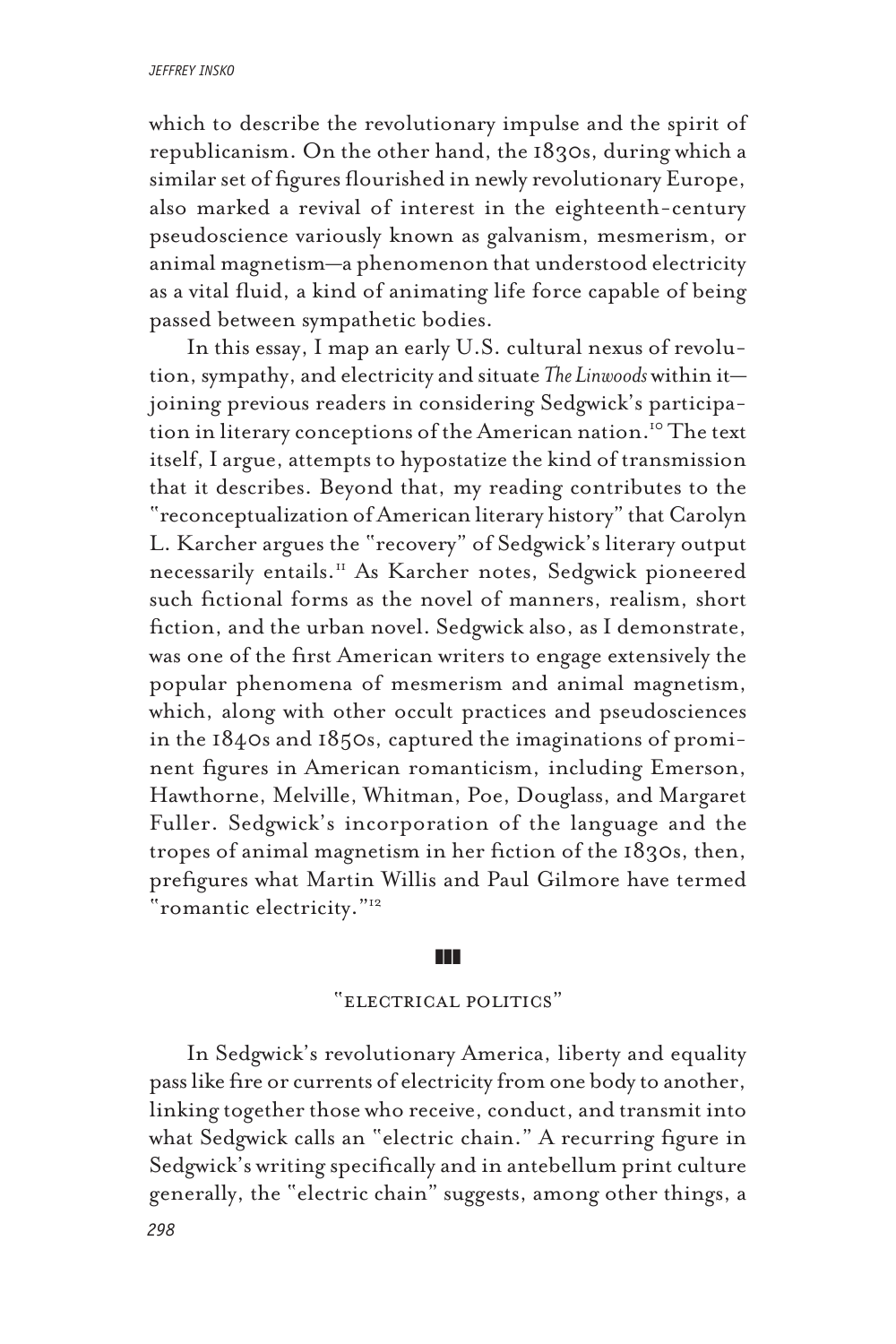bond of sympathetic human connection as well as the invisible link between the material and spiritual spheres. But the meanings ascribed to the chain in the 1830s, 1840s, and 1850s also have roots in the eighteenth century—especially in the period of the American and French revolutions—and the political valences then attributed to the power of electricity.<sup>13</sup>

The revolutionary years of the late eighteenth and early nineteenth centuries saw significant advances in the science of electricity, from Luigi Galvani's discovery of electricity as an animating force, to Alessandro Volta's development of the first electric cell, to Michael Faraday's groundbreaking experiments in electromagnetism. In his fine recent book *A Most Amazing Scene of Wonders,* James Delbourgo explores the foreground of these discoveries and, in particular, the intersection of politics and electricity that characterized the science in British North America. By the 1750s, Delbourgo shows, public exhibitions and demonstrations of electricity had become a popular form of recreation in the American colonies, in part because they "fully engaged the senses of participants through direct physical experience": "It was common, for example, for ladies and gentlemen in the audience to be invited to hold hands and take simultaneous electric shocks in a human circuit." The experience of such actual human chains contributed to what Delbourgo calls "the rhetorical career of electricity during the American Revolution." In this rhetoric, which Delbourgo terms "electrical politics," electricity provided commentators with a useful set of political metaphors for describing the republican impulse, "a language of power through which to articulate the meaning of revolution."14

Like Ethan Allen and Daniel Webster, John Adams, Thomas Jefferson, and other leaders of the American War for Independence turned electrical metaphor to these ends. Adams, for instance, believed that news of the establishment of independent governments in South Carolina and Virginia would "spread through the rest of the colonies like electric fire."15 Across the Atlantic, Samuel Johnson observed that the rebel leaders "ha[d] been taught, by some master of mischief, how to put in motion the engine of political electricity," how to "attract by the sounds of liberty and property," and how to "repel by those of Popery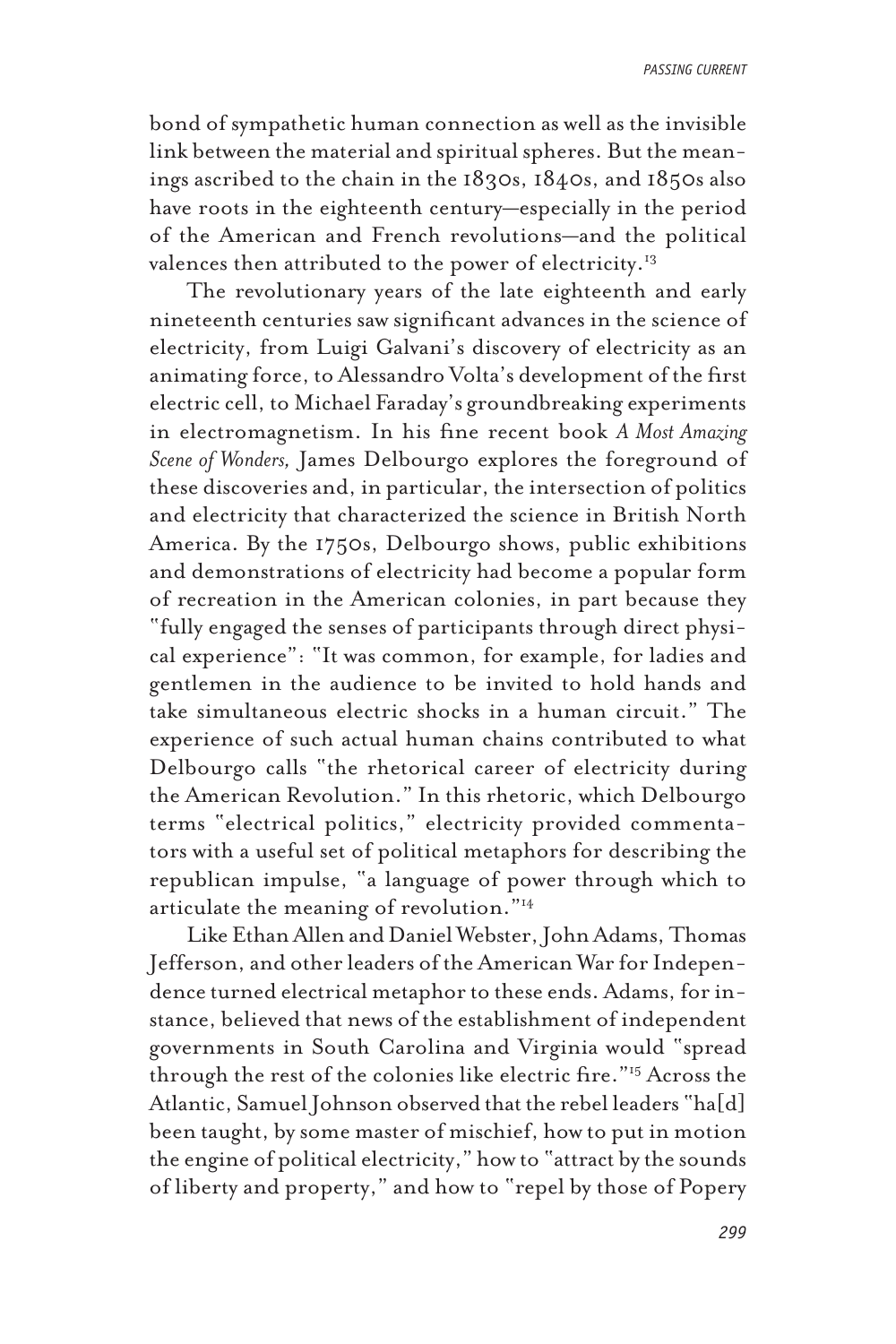and slavery."16 And in 1805, one commentator, looking back on the revolutionary movements in America and France at the end of the previous century, wrote: "The spirit of liberty, as illy defined or understood by most nations, as the electric fluid, and, without perfect conductors, as fatal in the social world, as ever that is to the natural, has been furiously excited in a large portion of the world. In Europe instead of correcting, it has annihilated old governments; and for one Bastile [*sic*] laid in ruins has erected a thousand scaffolds."17 Striking a less anxious note, Jared Sparks in his 1832 *Life of Gouvernuer Morris* sought "to trace the growth of the spirit of independence" on the eve of the revolution and could only say that, while the actions of the British government certainly "raised this spirit . . . the electric chain of sympathy soon conducted it to all the members of the general body."18

As Sparks illustrates, the figuration of revolutionary fervor in terms of electricity that first emerged during the period of the American revolution persisted well into the 1830s, undergoing renewal in response to political events in Europe. One writer in 1825, responding to the recent political turmoil in Greece and Turkey, insists, "The blessings of liberty have reached the ears of our brethren held in bondage, by kings and emperors, like an electric shock they have had their influence and a desperate effort will be made to obtain their free enjoyment."19 An 1831 report of a Paris celebration of the anniversary of the July 1830 revolution describes the reaction of the revelers upon hearing of Polish resistance to Russian despotism: "The announcement had an electric effect; the national guards and the people embraced each other in transports of joy, and the air was rent by shouts of defiance to the power of the despot, and vows of devotion to the cause of the patriots."<sup>20</sup> Similarly, an 1835 article in the *Southern Literary Messenger* titled "Influence of Free Governments on the Mind" argues that "free governments, by their very nature, encourage . . . mutual action of mind on mind." "A superior thought," the essay continues, "spreads with electric rapidity through every nerve of the social frame."<sup>21</sup>

The "electrical politics" that attended both the American War for Independence and the American discourse of European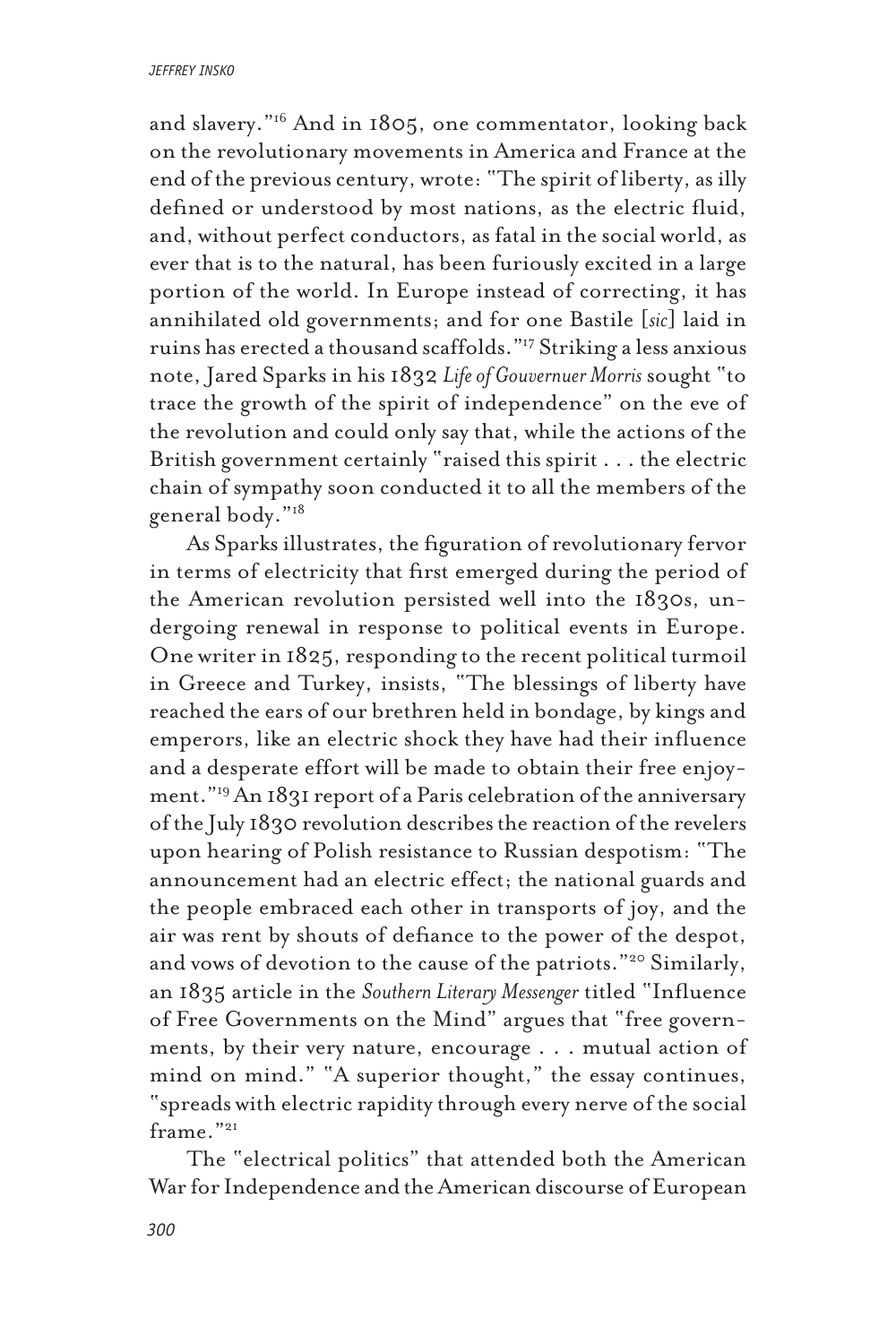revolution in the 1820s and 1830s helps to contextualize the preoccupation with transmission in *The Linwoods.* Electricity, as figured both in nineteenth-century political discourse and in the novel, traverses historical and national boundaries and, in doing so, links generations. For instance: Near the beginning of the novel, as Eliot Lee prepares to leave home to join Washington's rebel army, his family and friends gather to see him off. His well-wishers include the local Congregational minister, whose appearance leads Sedgwick's narrator into a digression on the disappearance of such "reverend divines": "Ill would they have brooked these days of unquestioned equality of rights . . . of free publishing and freer thinking . . . but peace be with them! . . . They preached equality in Heaven, but little thought it was the kingdom to come on earth. They were the electric chain, unconscious of the celestial fire they transmitted" (55). Eliot himself, we have learned earlier, is a "lineal descendant from one of the renowned *pilgrim fathers,* whose nobility . . . will be transmitted by their sons on the Missouri and the Oregon, when the stars and garters of Europe have perished and are forgotten" (25). Later, in a letter to his mother, Eliot wonders why England does "not respect in her children the transmitted character of their fathers!" And in the same letter, Eliot describes the rebel leaders as "bold with the transmitted spirit of freedom, sown at broadcast by our Pilgrim fathers" (61–62).

This transmission of "celestial fire" effectively captures what Delbourgo describes as "the use of the electrified body as a metaphor for the power of republicanism, and as a way of imagining a new national community."<sup>22</sup> Looking back to America's Puritan origins and forward to its Western future, Sedgwick nationalizes the "Pilgrim fathers" just as she proleptically imagines the nation sustained by the "sons on the Missouri and the Oregon." Electrical transmission connects the incipient nation that was yet to be with the nation yet to come. The Revolution—the moment of the novel's setting—thus forms the middle term, the connecting or conducting link, in this (trans)national chain because it represents the historical moment when the national body becomes electrified en masse. Eliot expresses as much, when, in a letter to his mother, he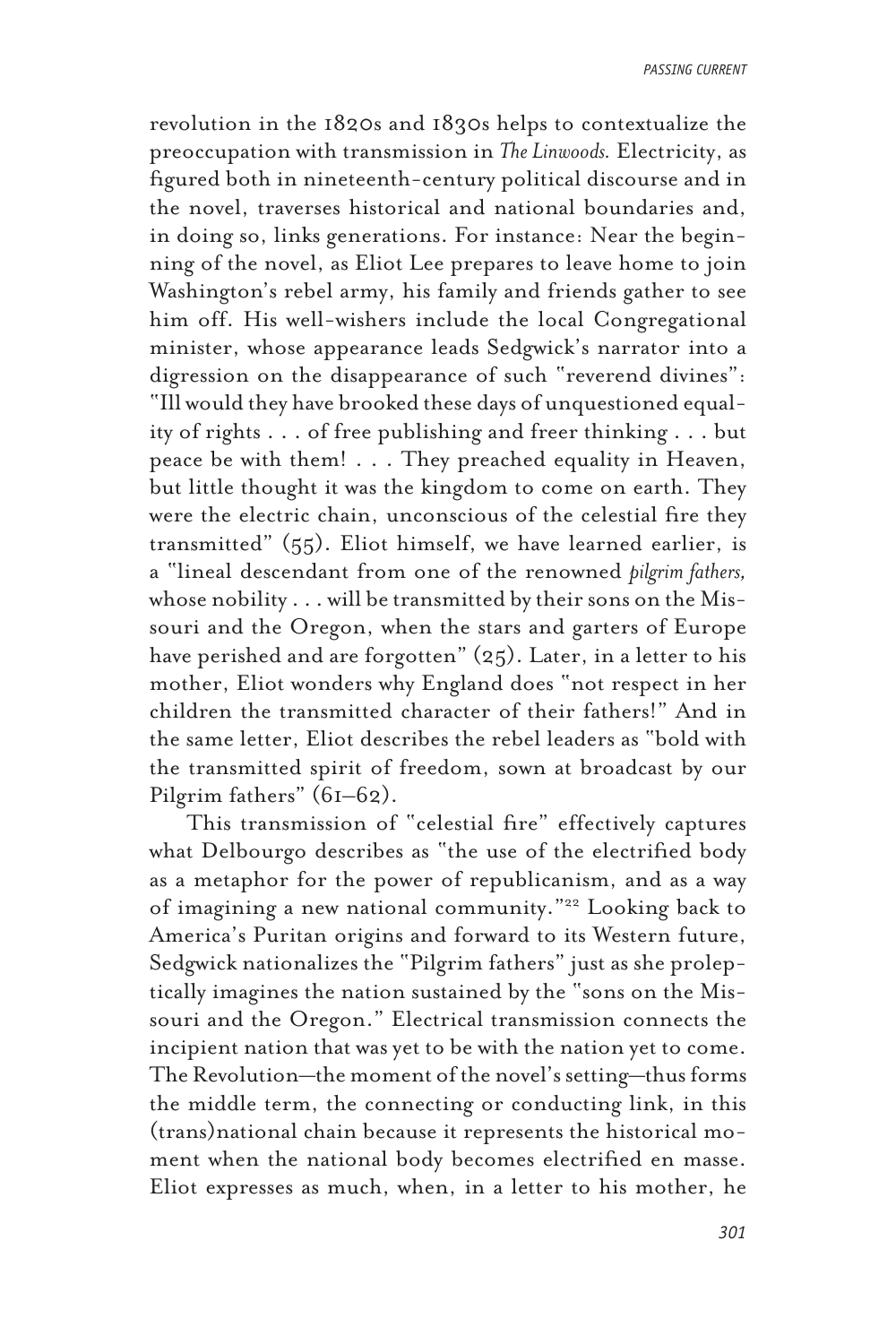meditates on the "New-England character." While "to a cursory observer," Eliot writes, our society "appears tame," it nevertheless possesses "a strong under-current":

> Let the individual or the people be roused by a motive that approves itself to the reasoning and religious mind, a fervid-energy, an allsubduing enthusiasm bursts forth, not like an accidental and transient conflagration, but operating, like the elements, to great effects, and irresistibly. This enthusiasm, this central fire is now at its height. It not only inflames the eloquence of the orator, kindles the heart of the soldier, the beacon-lights and strong defences of our land; but it lights the temple of God, and burns on the family altar. (62)

Here, through Eliot, Sedgwick brings together two kinds of "enthusiasm": the political, rooted in the Enlightenment's "reasoning . . . mind," and the religious. Eliot describes the spirit of liberty in the language of evangelical excitement—in which people are "roused," possessed by "fervid-energy" and "enthusiasm," "inflame[d]." At the same time, this brand of enthusiasm appears to be a function of some natural law insofar as it "operate[s] like the elements" and is "irresistibl[e]." In its blending of the religious and the political, Eliot's depiction of "New-England character" presents a nineteenth-century variation on Delbourgo's description of eighteenth-century electrical politics as "a discourse on the cusp between Enlightenment and Romanticism."23 The enthusiasm of which Eliot (and behind him Sedgwick) approves here, although couched in the language of religious enthusiasm or, perhaps, romantic revelation, is in fact political republicanism, the result of a "central fire" lit, it would seem, by nature itself.

Hence it's no accident that the text's figures of transmission and electrification tend to cluster around Eliot Lee. As a member of "nature's aristocracy"  $(25, 157)$ , he functions as the novel's primary conductor of the spirit of liberty. Early on, for instance, in a letter to Herbert Linwood, the aristocratic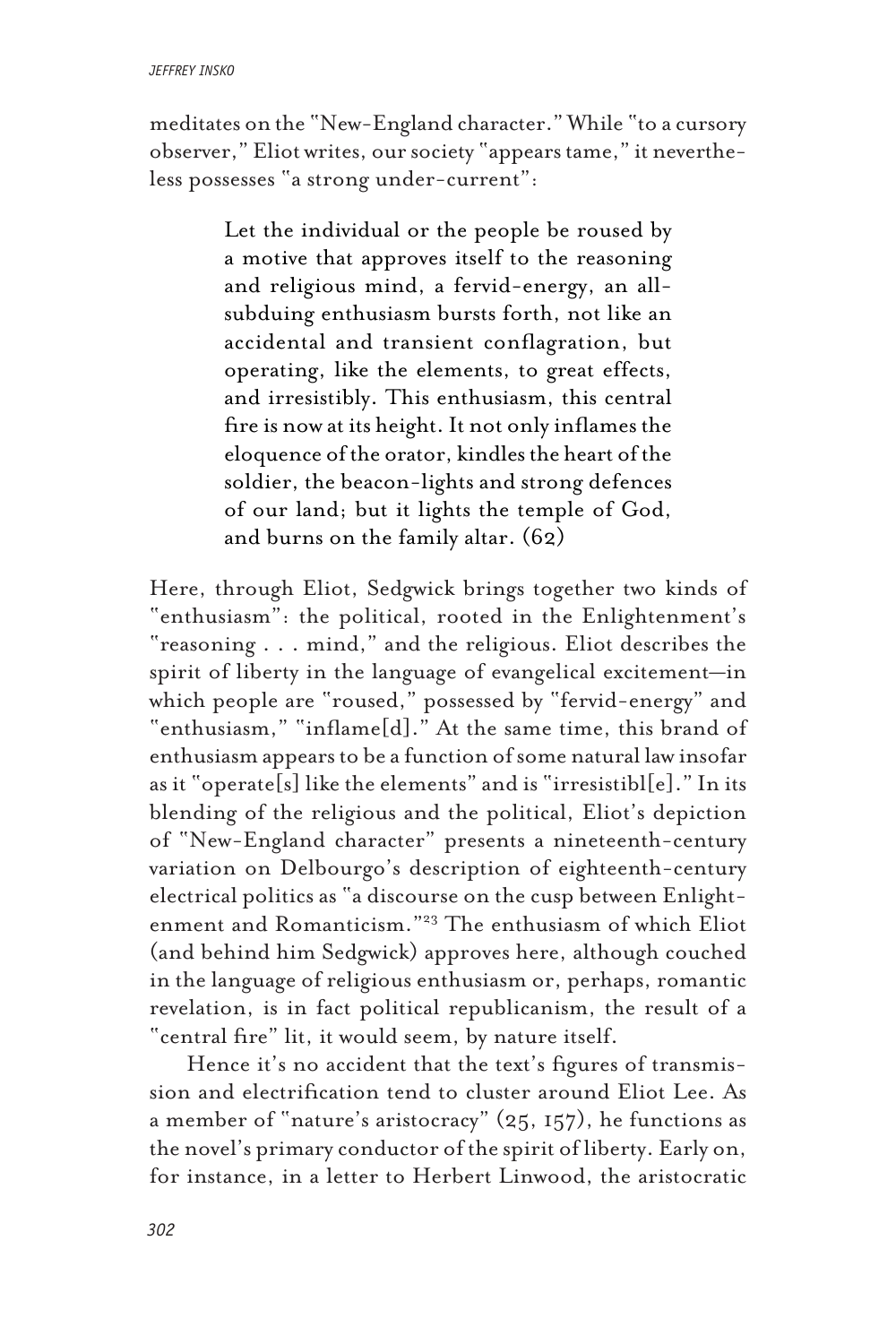Jasper Meredith notes that Eliot "might pass current anywhere" (32), a common figure of speech that Sedgwick exploits for its dual meanings. Conventionally, to "pass current" is, of course, simply to be received as genuine, as good coin. But where Jasper sees people only in terms of their pecuniary value, Sedgwick would have us see them in terms of their conductivity. Which is to say that to "pass current" also means to convey—or serve as the medium for—the flow of electricity. Eliot's real value is his ability to conduct, to transmit to others the spirit of republicanism. In this regard, it is altogether fitting that he should be described in the novel as "true metal" (75) and the very "personation of celestial energy" (180).

Indeed, Eliot has an electrifying effect on those with whom he comes into contact. Late in the novel, as Eliot's devoted companion, the simpleton Kisel, faces execution, he finds himself within a few feet of Eliot, when suddenly "a ray of consciousness seem[s] to shoot athwart his mind"—and upon recognizing the other man, he becomes "electrified, his joints . . . reset, his nerves re-strung" (282). Eliot affects Isabella Linwood even more powerfully. Early in the narrative, Isabella remains loyal to her father's Tory position. In the presence of Eliot, however most notably at Sir Henry Clinton's dinner—she experiences new sensations, a gradual independence that appears to be the result of an electrical current pulsing its way through her body. Upon hearing Sir Henry express what Sedgwick calls his natural "antipathy" toward the rebels "for the first time," "an American feeling [shoots] athwart her mind." It is as if "a new light ha[s] broken upon her, and she beg[ins] to see old subjects in a fresh aspect" (127).

Isabella's response to Eliot is only possible because she does not share Sir Henry's ingrained "antipathy," which is to say that she, too, is capable of both receiving and transmitting the electrical current of republicanism. Isabella's responsiveness to conductivity is demonstrated early in the novel when, in a letter to Bessie Lee, she recounts her brother Herbert's declaration of rebel sympathies to their father. As Mr. Linwood commended Herbert for his integrity—choose what side he may—Isabella writes, "I ventured to look up—their eyes met—I saw a beam of pleasure flashing from them, and passing like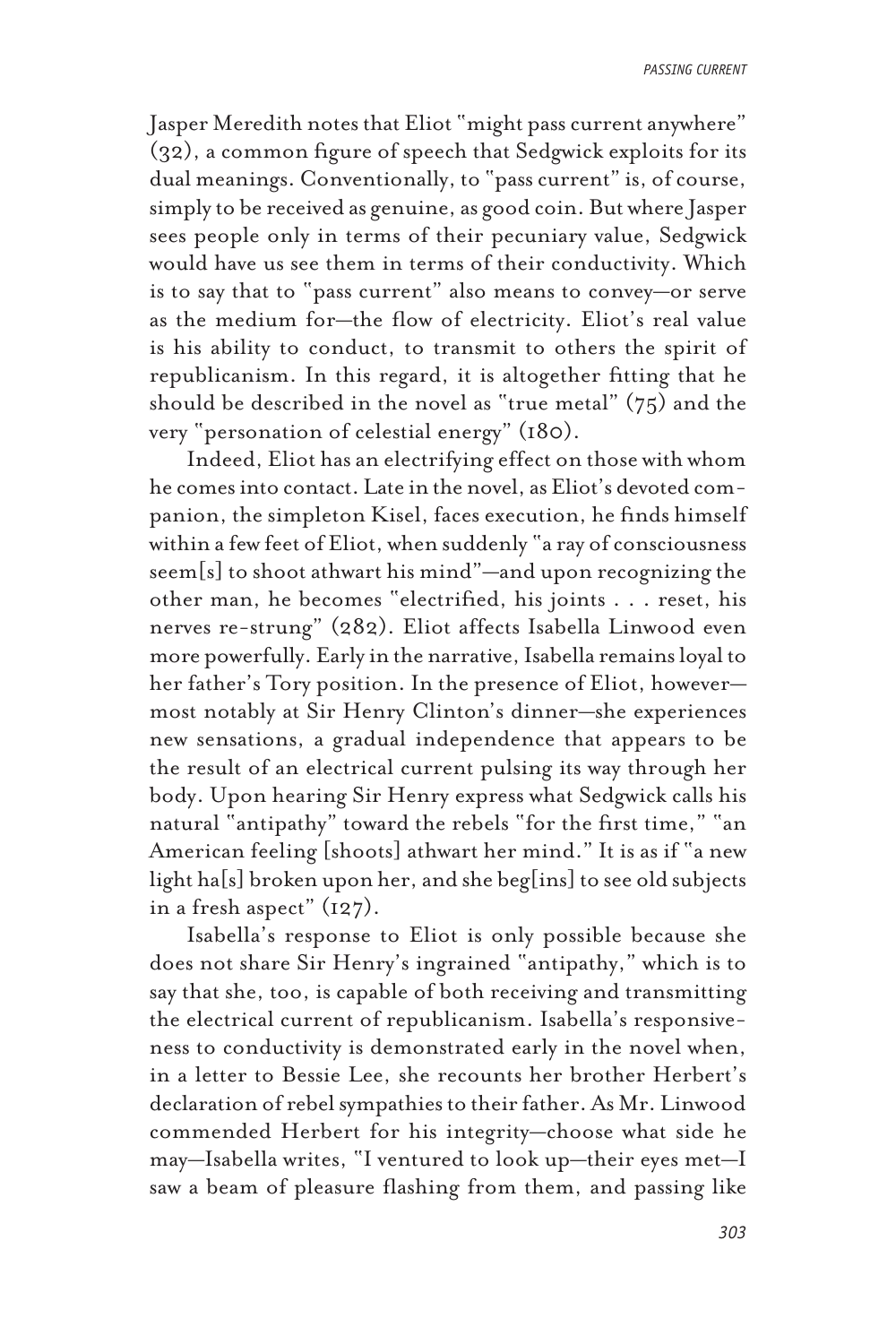an electric spark from one heart to another" (37). In a similar encounter later in the novel, after Isabella has herself caught the electric spark from Eliot, she not only perceives but transmits it. As Herbert's political loyalties waver in response to a potential reunion with his father, Isabella, merely by speaking Herbert's name, restores him to his resolve. "Her voice thrilled through his soul," Sedgwick writes, "[and he] started as if he were electrified; his eye met hers, and the evil spirits of doubt and irresolution were overcome" (148).

Sedgwick's version of electrical politics thus seems to inscribe a kind of republican instrumentalism, in which the value of the novel's heroes and heroines depends less on their actions or even their virtues than it does on their role as conduits for the spread of republican sentiment. After all, to pass current, to conduct, is a strangely passive activity. The effect that, say, Eliot Lee has on others has less to do with what he does than simply with who (or what) he is. Similarly, Isabella doesn't so much choose to turn rebel as she simply begins to obey the "American feelings" that shoot "athwart her mind." On this view, republicanism renders subjects (or citizens-to-be) oddly passive, as if they are determined, in the novel at least, by a kind of political predestination in which one either involuntarily conducts and transmits—passes current—or doesn't. Needless to say, such a view of the republican individual is potentially dangerous insofar as passivity and obedience are easily manipulable—which is why the novel also evinces more than a little anxiety about its promotion of republican instrumentalism—an anxiety over just the kind of "passive citizenship" that Russ Castronovo argues was produced by the "occult public sphere" of the 1840s and  $1850s<sup>24</sup>$  In order to understand and make sense of this anxiety over passivity and obedience in *The Linwoods,* it will help to consider that which facilitates the passing of current in the novel: sympathy.

# zzz

# the (electric) power of sympathy

Sympathy is the novel's term for those who, like Eliot Lee and Isabella Linwood, can receive and transmit the revolution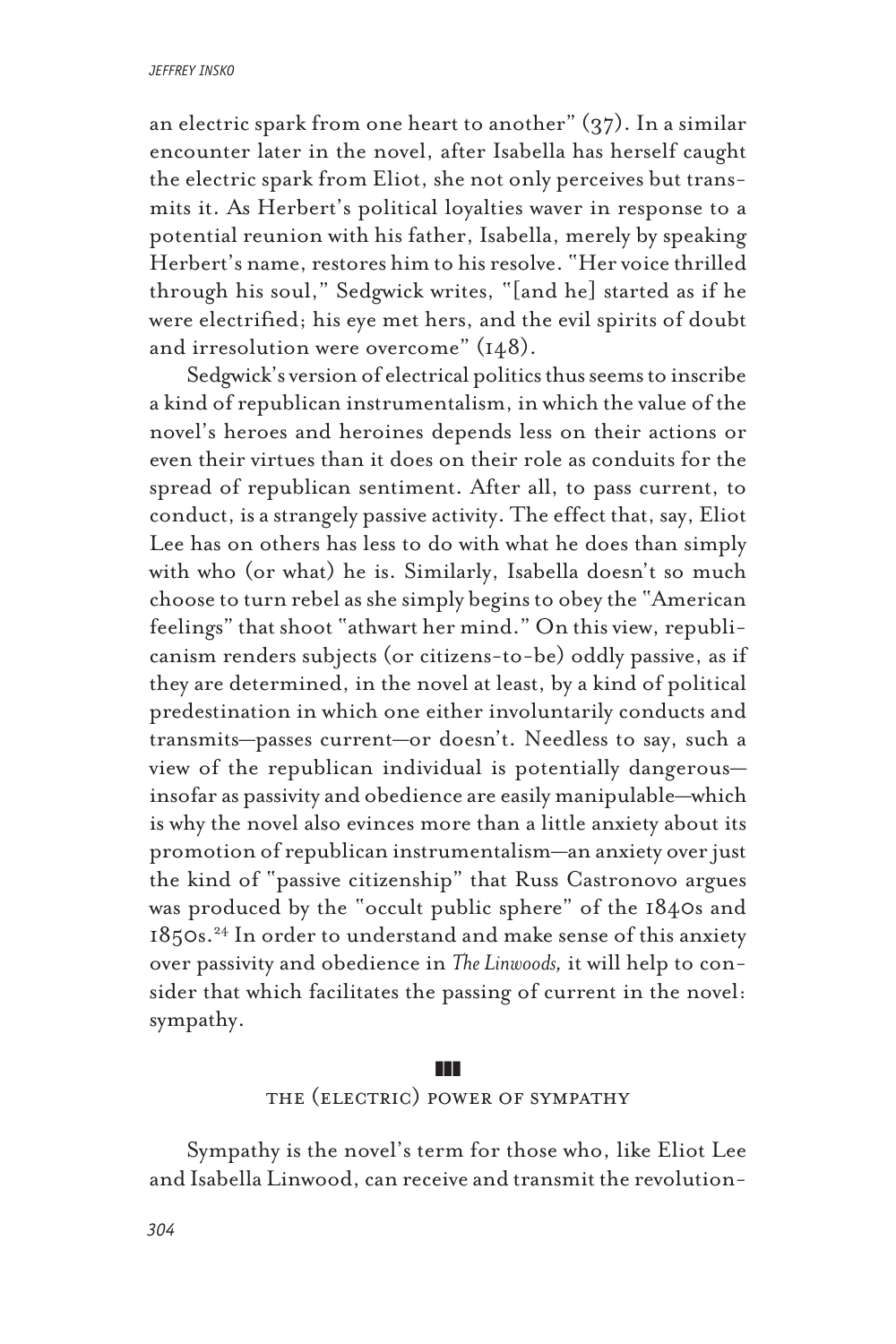ary spirit. Of course, the central importance of sympathy in Sedgwick's work will likely come as no surprise to anyone familiar with critical discussions of either Sedgwick or the tradition of antebellum fiction written by women.25 But here I want to distinguish the meanings of sympathy in *The Linwoods* from its meanings in the sentimental tradition more broadly, the latter often associated Harriet Beecher Stowe's famous injunction to readers of *Uncle Tom's Cabin* "to feel right."26 By contrast, there were two alternative, though related, concepts of sympathy with roots in scientific discourses of electricity and magnetism and in medical discourses of the body and healing. Robert S. Cox, for instance, distinguishes social sympathy, derived, most notably, from Adam Smith's *Theory of Moral Sentiments* (1759) and aligned with sentimental sympathy, from what he calls "occult" and "physiological" conceptions of sympathy. The province of natural philosophy and a host of late eighteenth- and early nineteenth-century sciences and pseudosciences, the occult and the physiological understandings of sympathy posited the existence in the universe of invisible forces of attraction, forces that provide unseen links between parts of the body, body and soul, matter and mind, the physical and spiritual realms. The occult view saw sympathy as "a powerful, primal force of nature, a mutual attraction between bodies," while "physiological sympathy referred to the transmission of sensation through the nervous system." Indeed, Cox notes that, by the 1820s, inquiry into the workings of sympathy had become central to medical science.<sup>27</sup>

Just as importantly, these discourses of sympathy—and antipathy—provided a way to understand and explain social relations in medical and scientific, rather than just emotional, terms. An 1834 article called "Sympathies and Prejudices," for instance, begins by distinguishing between "compassion—that 'sympathy with others' woe,' one of the most exquisite feelings of our nature," and the "metaphysical meaning" of sympathy, "the secret and involuntary spell which draws us towards objects, in the same proportion and with the same force that antipathy turns us from them." The article argues further that, contrary to commonly held views about the desirability of cultivating sympathy as compassion, "metaphysical" sympathy (like occult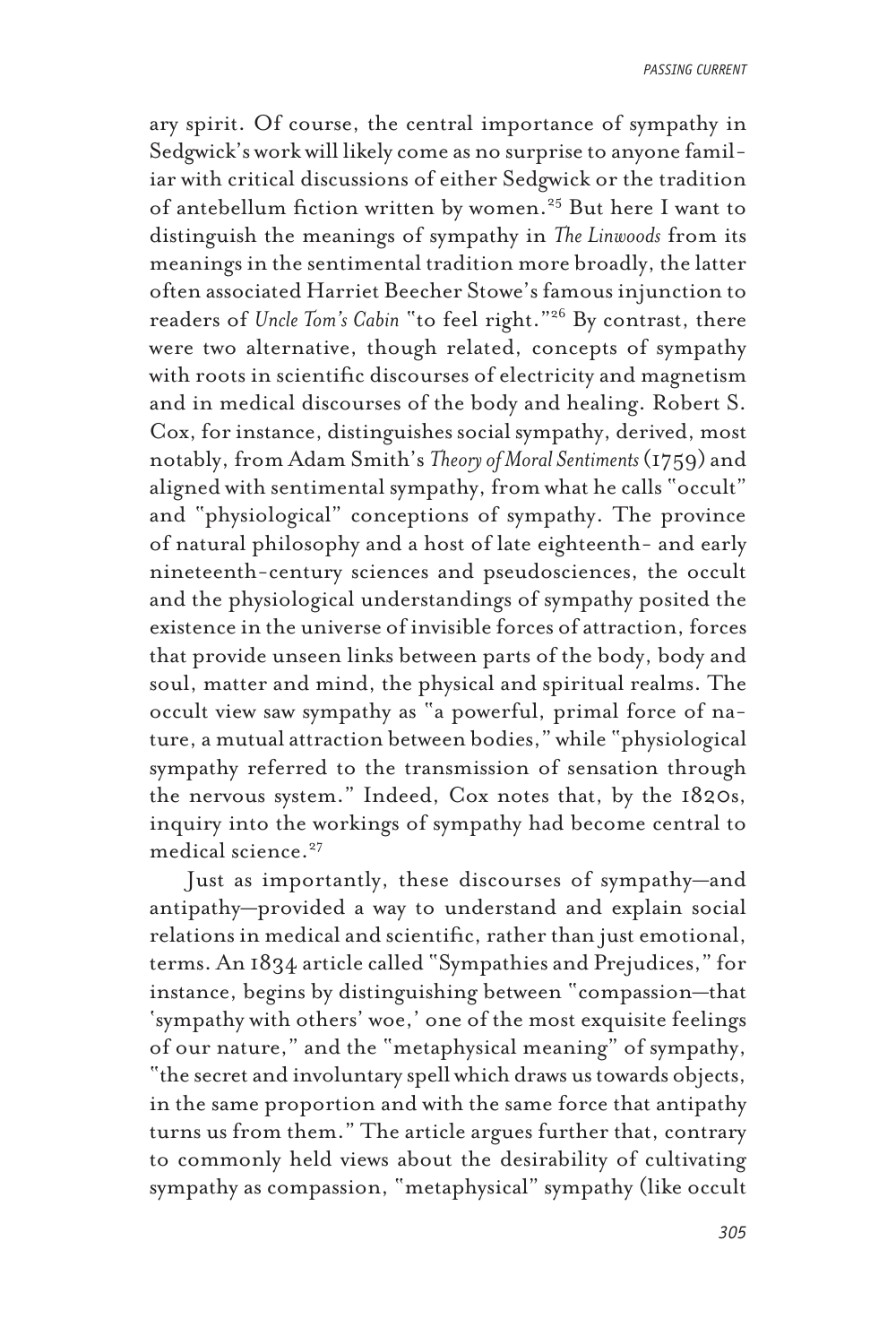sympathy) is potentially harmful, as it "lead[s] to absolute and positive ill when injurious at all." That is, unlike the person who has a "natural aversion" to, say, "spinach [or] parsnips," or even "Jews [or] Frenchmen," "he or she whose sympathies lead him or her to favourite viands, liqueurs, or *persons,* runs risks—which I need not enlarge on." Such sympathies and antipathies are likewise observable in the natural world: "Among minerals and metals, gold and mercury unite together with an ardor equal to human friendships; while others oppose and fly off from their associates in the crucible, with as much sputtering and asperity as might be found among the whist-players of the most romantic unsophisticated village."28 Similarly, in Sedgwick's fiction, sympathy often signifies a principle of social cohesion that is more than just fellow feeling, but is closer to understandings of sympathy as a kind of magnetic attraction, an involuntary drawing together of distinct bodies by some unseen force. In her novel *Home,* published in 1835, the same year as *The Linwoods,* Sedgwick writes: "In the country the tie of human brotherhood is felt through the circle, the social electric chain is bound so closely that the vibration of every touch is felt. We not only sympathize with the great joys and sorrows of our neighbors, but in all the little circumstances that make up life." In a short story, "The Eldest Sister," also published in 1835 in *Tales and Sketches,* Sedgwick's narrator says that "sympathy is the electric touch." And in another tale, "The Unpresuming Mr. Hudson," Sedgwick refers to "sympathy" as "the electric chain of social being." 29

Sedgwick's equation of sympathy and electricity as a means of expressing the invisible bonds, or chains, that link individuals together—whether romantically, socially, or politically serves the electrical politics that, I have been arguing, are central to the portrayal of the Revolution in *The Linwoods.* But in the 1830s, both the notion of sympathy as a universal principle of attraction and the understanding of electricity as a fluid that passes between bodies found their most powerful expression in the discourse of mesmerism or animal magnetism. First popularized at the end of the eighteenth century by the German scientist Franz Anton Mesmer, animal magnetism underwent a significant revival in the U.S. beginning in the early 1830s.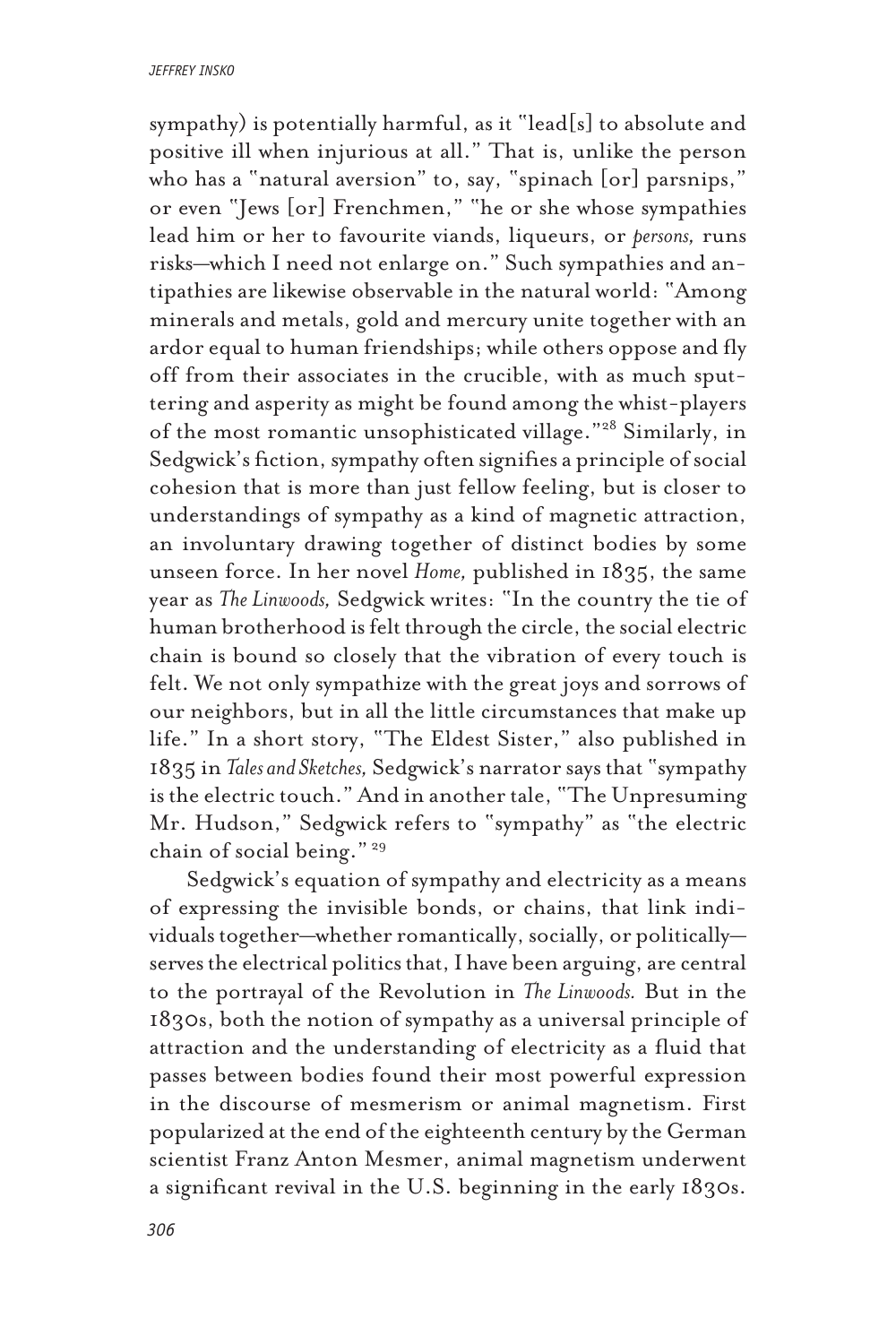In American studies, the popularization of mesmerism and animal magnetism has more commonly been associated with the 1840s and 1850s, part of the more general cultural fascination with spiritualist phenomena that, as a number of studies have shown, informs the literary works of such writers as Poe and Hawthorne. Robert Fuller credits the Frenchman Charles Poyen's lecture tour in 1836 with first introducing Americans to animal magnetism. But an extensive interest in the subject existed earlier in the decade. For instance, while English-language editions of important works by European proponents of magnetism, such as the Marquis de Puységur, J. P. F. Deleuze, and Jules Dupotet did not appear in the U.S. until the end of the 1830s and the early 1840s, American journals reviewed those works in translation as early as 1828. And in 1833, a number of American journals took great, if somewhat astonished, interest in an 1831 report from the Royal Academy of Sciences in Paris, translated into English by J. C. Colquhoun, apparently giving credence to the previously discredited science of animal magnetism.30

Drawing on seventeenth-century medical practices that, as Bruce Mills has shown, applied the principle of sympathy as a technique for healing, proponents of animal magnetism understood sympathy and antipathy as synonyms for electromagnetic attraction and repulsion—a kind of organizing principle of both the universe and human physiology. As an 1837 article on animal magnetism from the *Boston Medical and Surgical Journal* puts it, "An extensive variety of facts, linked together under the terms of sympathy, of fascination, of antipathy, or irritation and counter-irritation . . . point to the nervous system as the source of some unrevealed mode of affection." And according to the *American Quarterly Review* of 1828, "To the effects of magnetism were also referred all those sympathies and antipathies so generally observable in nature; and as this fluid was the bond of union and harmony between different bodies, it was also believed to exist in full force between their parts, should these be ever separated."31 Mesmer and his nineteenth-century disciples believed that all celestial and animated bodies were linked by this universal fluid diffused throughout nature. 32 This "electrical fluid," which Mesmer termed animal magnetism, could be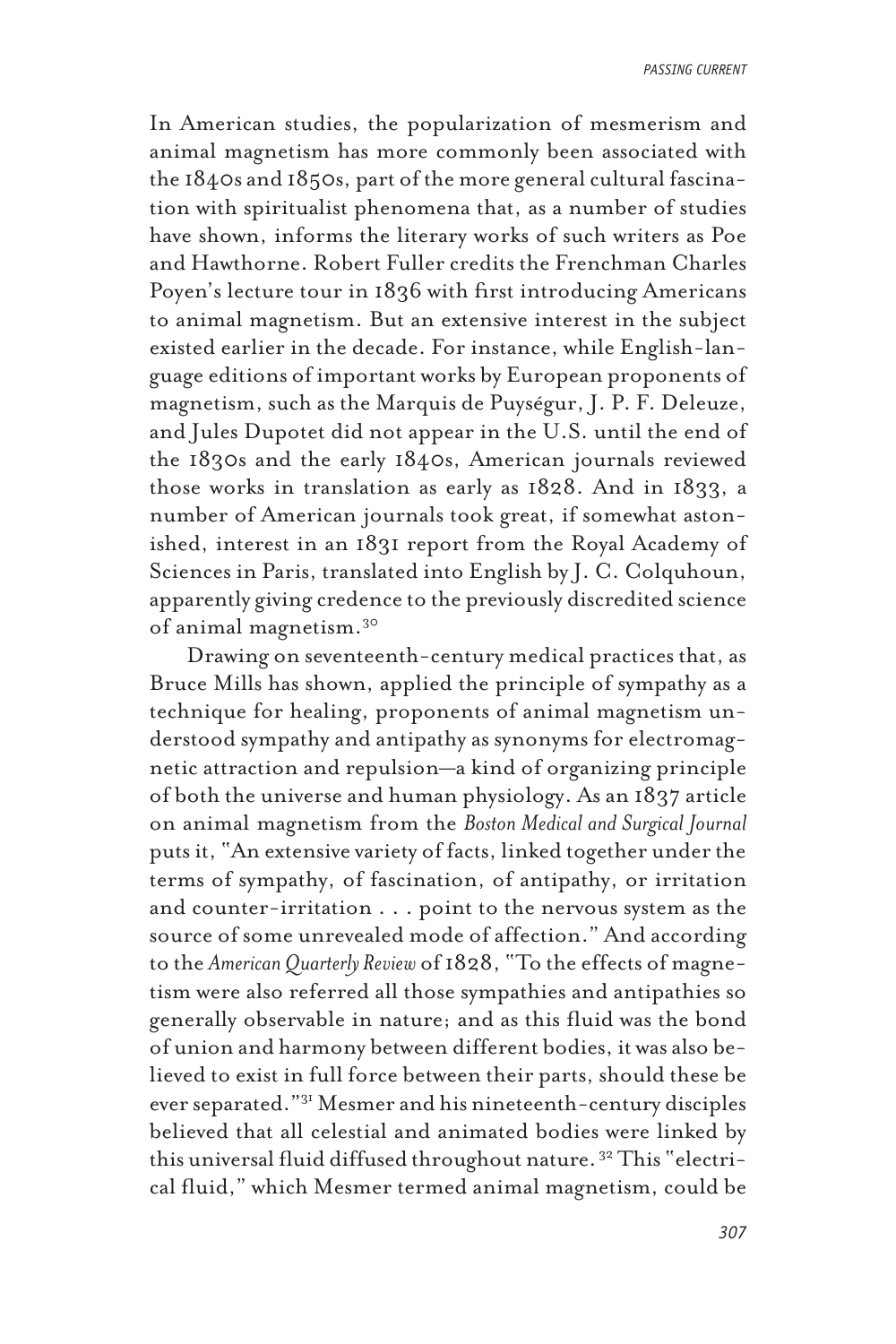controlled and passed from one body to another by the skilled magnetizer. Thus harnessed, the magnetic fluid could produce remarkable effects and aid in healing. One account describes a mesmerist session as follows:

> Magnetism is transmitted by certain movements, called passes,—sometimes by the mere will of the magnetizer, by fixing his eyes on the party—and even without the consciousness or suspicion of those who are magnetized: that Magnetism produces evidently slight convulsive moments, resembling electrick shocks, a lethargy more or less profound—sighing—somnolency—and in a small number of cases, what the magnetizers call somnambulism—a state which gives rise to the development of some new faculties, known by the name of clairvoyance, intuition, prevision.33

By the time she wrote *The Linwoods,* Sedgwick was clearly aware of scientific theories proposing both the existence of a universal fluid diffused throughout nature and, more particularly, the principles of and claims for animal magnetism. In her second novel, *Redwood* (1824), Sedgwick had asserted that "all the works of nature are linked together by an invisible, an 'electric chain.'" And in a journal entry of 1833, Sedgwick describes attending a religious revival led by a "coarse and revolting" fanatic named Foote. "The power of these people," Sedgwick writes, "like that of the animal magnetizer is neutralized if a sceptic is present." Indeed, Sedgwick maintained an interest in animal magnetism throughout her career. In a sketch entitled "A Vision," first published in *Godey's Lady's Book* in 1842, Sedgwick describes a nature walk, where, sitting down to rest, she finds herself falling into a "drowsy reverie," "but not sleep of an ordinary kind": "My senses preserved their power unshackled by gross mortal elements and unlimited in their action by time or space. I seemed suddenly endowed with the clairvoyance of the Mesmerites."34

Another sketch, "Magnetism among the Shakers" (1849),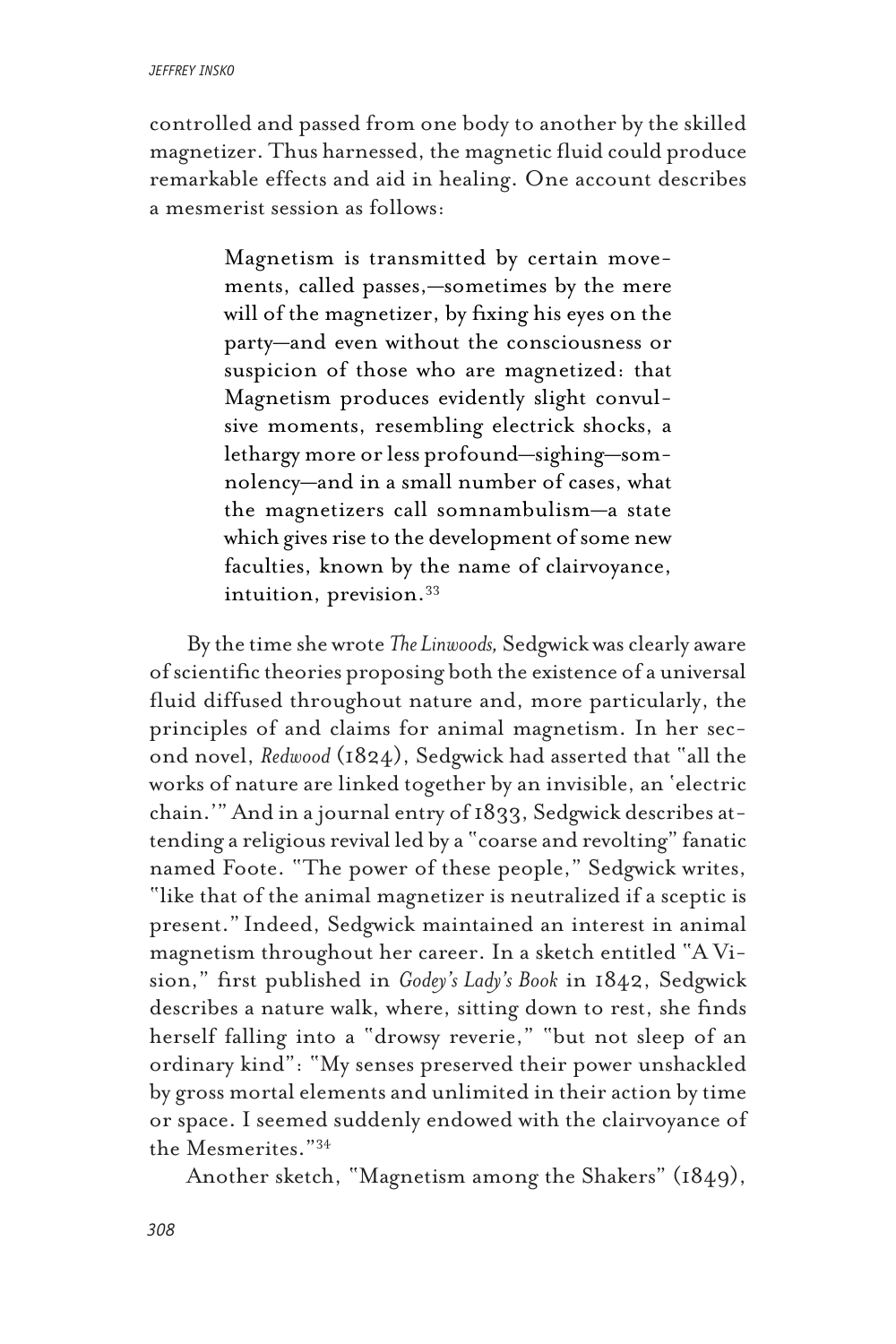recounts a remarkable incident in which an old Shaker man named Wilcox is asked by a "young brother" of the sect to deliver to a "young sister" a mysterious white pear—a pear that, in Wilcox's account, is entirely invisible. Registering the appropriate incredulity, Sedgwick's narrator can only speculate that "Wilcox [is] merely made the medium of a fact or sentiment, symbolized by the white pear." But "whatever the case," she concludes, "animal magnetism has penetrated into the cold and dark recesses of the Shakers."35 Both the Foote anecdote and the Shaker sketch suggest that Sedgwick met the powers attributed to animal magnetism with skepticism. Yet, like Hawthorne, as Samuel Coale has shown, she nevertheless found in it a language with which to explain the remarkable or transformative power of human sympathy and connection.<sup>36</sup> For instance, in an autobiography written much later in her career, she describes her early education to her niece Alice, recalling that her father read to her from Hume, Shakespeare, and Cervantes. "Certainly, I did not understand them," Sedgwick writes, "but some glances of celestial light reached my soul, and I caught from his magnetic sympathy some elevation of feeling."37

Of all her written work, *The Linwoods* represents Sedgwick's most extensive use of the discourses of sympathy and magnetism. For one thing, Tories and Whigs, loyalists and rebels, are typically marked in the novel by their natural sympathies and antipathies. Sir Henry Clinton, the British general, remarks that "antipathies are stubborn" and describes his own as a "natural aversion to an American," by which he means, "of course, a rebel American" (127). Similarly, the aristocratic Helen Ruthven, as Herbert remarks, "makes no secret of her antipathy to a rebel—*per se* a rebel" (83). Even Isabella, prior to being electrified by her acquaintance with Eliot, tells Bessie that she has "an *antipathy* to the New-Englanders" (39). As for the Tory Jasper Meredith, we learn early on that "his tastes [are] aristocratic and feudal—his sympathies with the monarch, not the people," a sure sign he is not to be trusted. Mr. Linwood, however, presents a more complicated case (42). Pulled in two directions by his loyalty to the king and his love for his son, Mr. Linwood's sympathies are out of sorts. As a result of this "conflict of . . . political and natural affections,"

*309*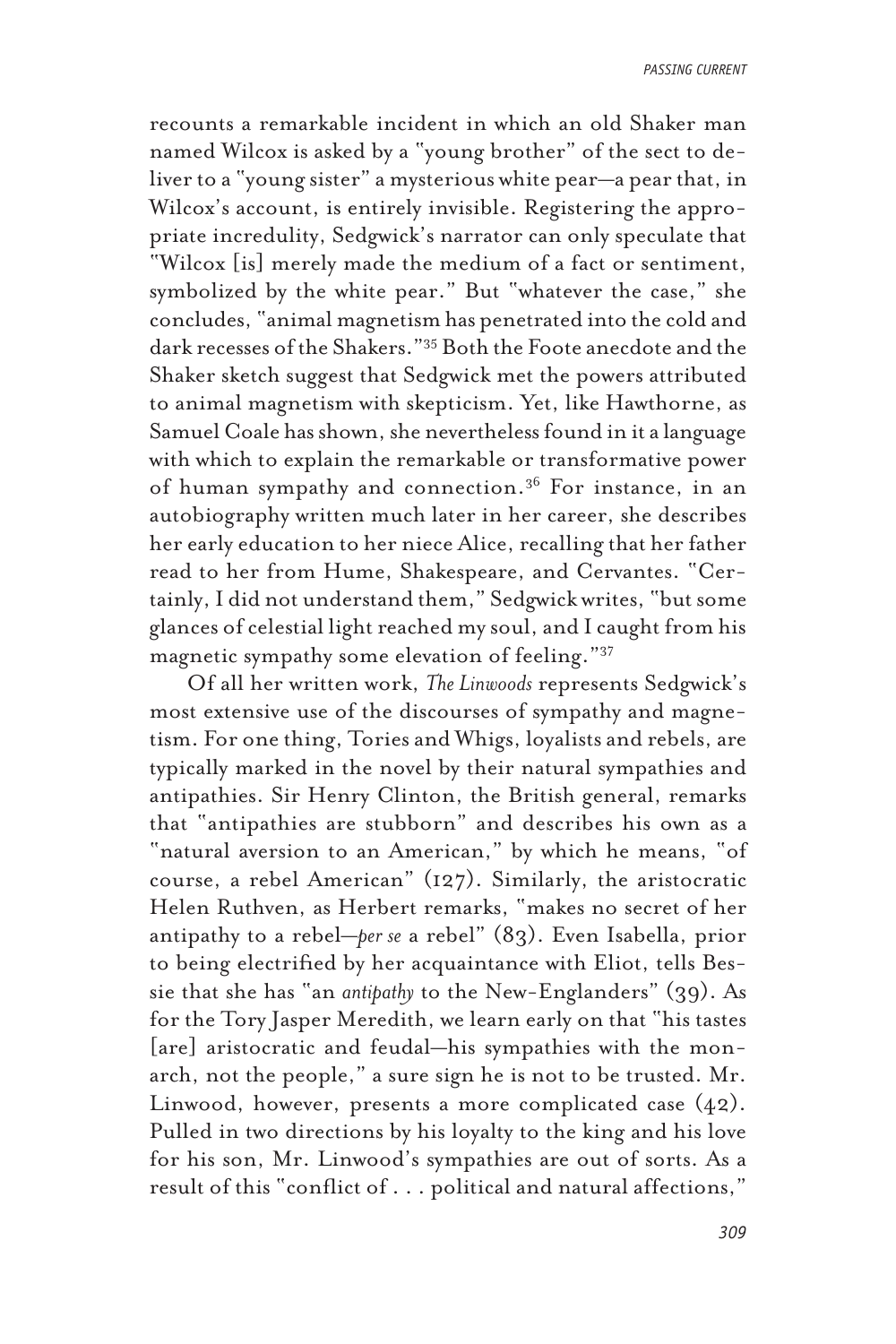he finds himself stricken with gout (183). The implication is clear: Mr. Linwood's illness issues from his decision to break the familial "bond of union and harmony," to turn away from his "natural" affections; his disease thus seems a manifestation of divided sympathies.38

That Sedgwick draws explicitly on the discourse of animal magnetism in these instances is made clear from the start, in the novel's opening chapter, where Isabella, Herbert, Bessie Lee, and Jasper Meredith visit the fortune-teller Effie. The scene, Phillip Gould rightly notes, "gently debunks Dame Effie's reputed powers," but "it also establishes the relative positions from which virtuous characters like Isabella Linwood and Eliot Lee will develop."39 I would add that such development turns on the characters' sympathies—not just their feelings for one another but their susceptibility to and gravitation toward various unseen forces. For instance, Isabella is at first reluctant to have her fortune told. When her turn comes, she finds herself "exactly at that point of credulity where much depends on the sympathy of others." At which point Sedgwick's narrator interjects, "It is said to be essential to the success of animal magnetism, that not only the operator and the subject, but the spectators, should believe" (13). The statement seems a bit jarring. Effie, after all, is no mesmerist. It might be argued, of course, that the skeptic Sedgwick simply substitutes one superstition for another. But in fact the reference is perfectly appropriate here: what's at stake is not Isabella's belief or unbelief in Effie's powers but Isabella's (and the other characters') sympathetic connections to others. In this regard, Isabella's doubts in the novel's opening anticipate her political doubts later. Just as she is converted to the rebel cause by Eliot's electrification, so in the fortune-telling scene is she converted into a skeptic by Herbert, who, as Isabella nervously awaits her fortune, stands "charged" and then proceeds to ridicule Effie's supernatural powers. The effect of Herbert's "charge" upon Isabella becomes immediately apparent when Jasper Meredith, in response to his own fortune says, "I bow to destiny," to which Isabella responds, "I do not" (15).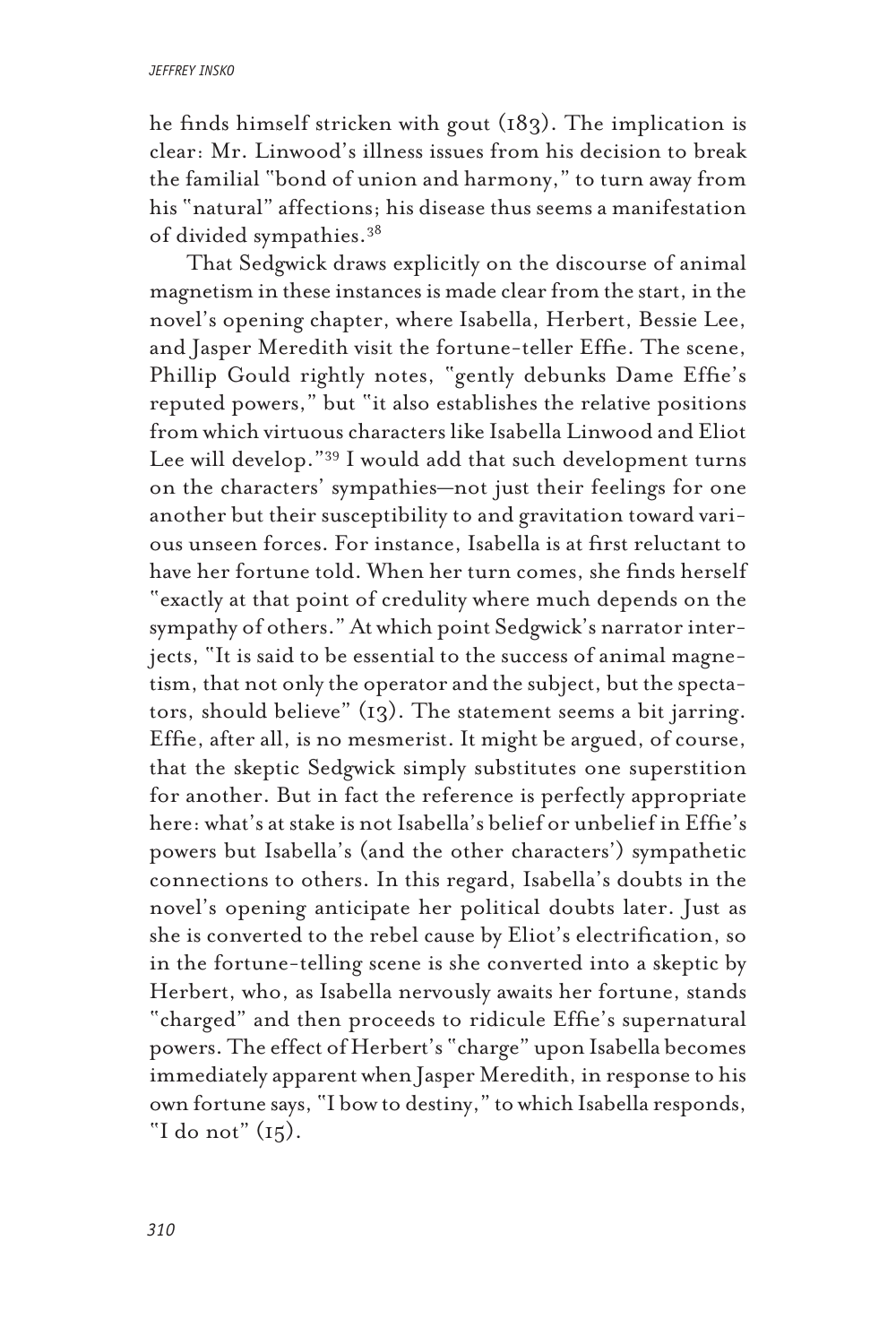These respective attitudes toward destiny and chance turn out to be crucially important both to the novel's interest in transmission and to its engagement with the discourses of animal magnetism and mesmerism. That is, insofar as hereditary transmission is simply a matter of certain traits and possessions passed down from one's forebears, then one is utterly subject to the past; one's destiny is already determined. Electrical transmission, by contrast, "charges" individuals to act. This is why, in the novel, the English submit to destiny, while the American rebels refuse to do so and instead attempt to shape their own futures. To submit to destiny and remain "at the mercy of chance" is, in effect, to be mesmerized, to be left to the mercy of the power of the mesmerist. Consider Bessie Lee, who also has her fortune told. Bessie is even more reluctant than Isabella to face Effie and when she does becomes visibly "excited," so much so that her "heart throb[s] audibly," causing Herbert to step in "to stop the current that [is] becoming too strong" for her (14). Unlike Herbert and Isabella, Bessie shows no signs of skepticism, remarking only, with tears in her eyes, that Effie "is right—right in all" (15). Sedgwick registers her disapproval of credulity like Bessie's soon after, when she has her narrator remark that Bessie's "destiny" appears to be "passive obedience" (18).

But what distinguishes Bessie's "passive obedience" from the passivity implied by the kind of republican instrumentalism we have already seen? The answer lies in what Bessie herself refers to as her own "over-credulous fancy" (299). That is, Sedgwick differentiates *kinds* of sympathetic or magnetic influence, just as she differentiates, in Eliot's description of the electrification of New England character, kinds of "enthusiasm." The distinction lies not between true and false sympathies but between currents that are as passively transmitted as they are received (as in electrical politics) and those that are artificially—or willfully—imposed (as in animal magnetism). On the former side lie familial affection, republican selflessness, the spirit of liberty, and—crucially, as we'll see—writing; on the latter lie hereditary ties, political submission, religious fanaticism, and as we'll also see, romantic blandishments.

*311*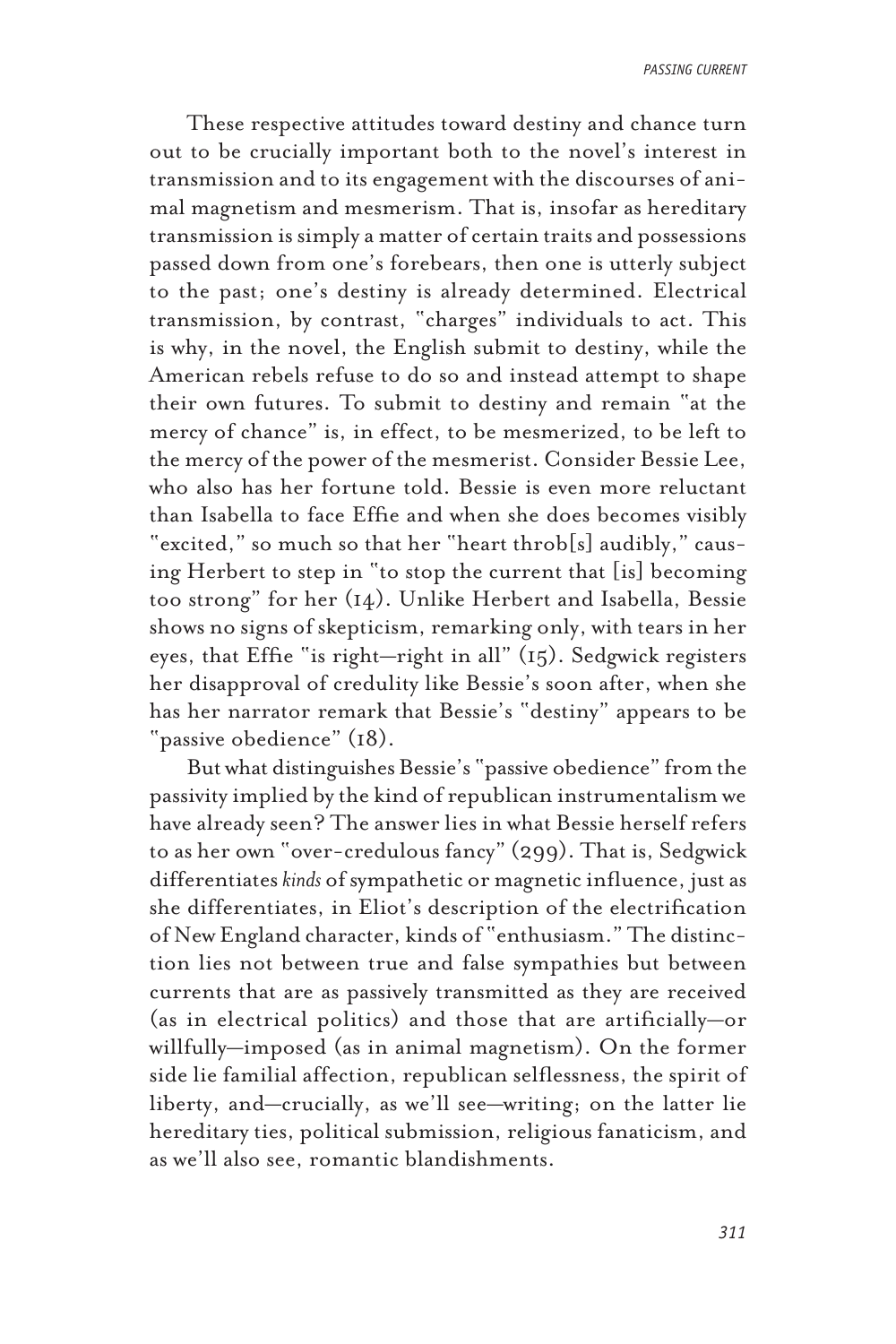# magnetism's passive subjects

The "passive obedience" of the patient, or more precisely, the submission of his or her volition to the mesmerist, was probably the single greatest source of worry about the practice of animal magnetism. As an account from the *Family Magazine* in 1835 puts it, animal magnetism "refers to a power which a stronger person is supposed to be able to exert over a weaker person, or a healthy over a diseased, whereby, through a mere exertion of the will in some cases . . . the former throws the latter into a state of sleep, during which there are experienced certain peculiar sensations, arising from nervous excitement, and which may have the best effects upon the health of the patient."40 Both Emerson and Hawthorne, like many of their contemporaries, recognized the potential for abuse in such a relation, expressing concern in their journals and letters for the magnetized patient's subordination of his or her will to the mesmerist. Indeed, in its most extreme form, the mesmerist's reputed power could lead unscrupulous operators to prey upon the weakness of impressionable young women. As Robert Fuller has shown, this gender imbalance—and its attendant potential for abuse—typified popular exhibitions of animal magnetism in the 1840s and 1850s, which almost always featured a male mesmerist and a young female subject.<sup>41</sup> An 1845 pamphlet titled *Confessions of a Magnetizer,* for example, tells of the mesmerist-author's inability to resist taking advantage of the young women who came under his spell.<sup>42</sup> A number of critics have shown how Hawthorne drew upon this erotics of power in *The Blithedale Romance,* where, as Castronovo notes, "each suggestion of spiritual phenomena and magnetic influence is laden with malignant sympathy."43

All of which is simply to say that Effie's is not the only current too strong for Bessie Lee. One of the first things the reader learns about Bessie is that she has "a general susceptibility to external impressions—one might easily . . . fanc[y] she ha[s] an extra set of nerves" (8). Her passivity, her "fragility of constitution" (71), leaves her vulnerable to the magnetic influence of the coxcomb Jasper Meredith, who functions as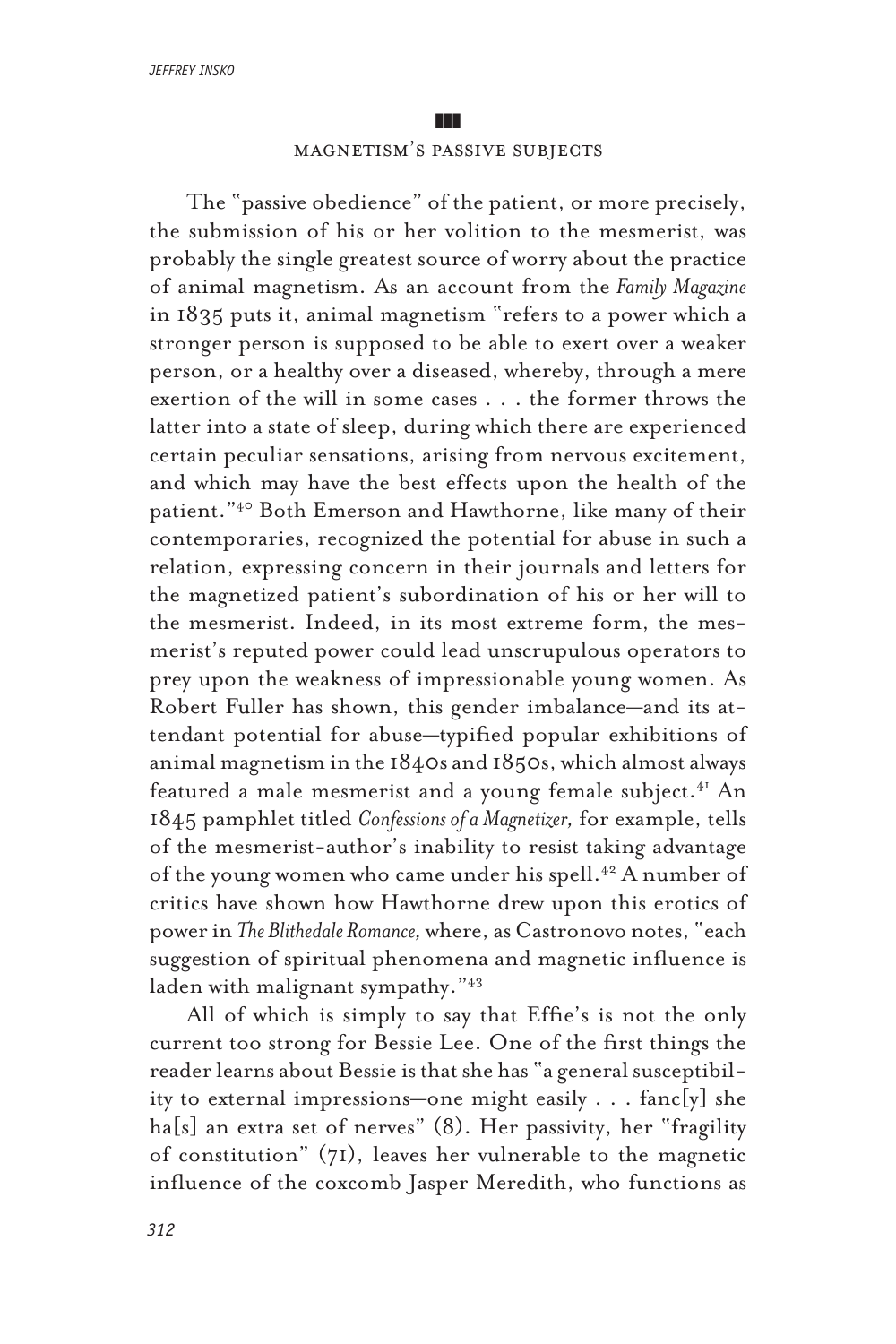the novel's most conspicuous mesmerist, eventually holding Bessie Lee in thrall—"he enjoyed," the narrator says, "his power over her" (43)—and inducing in her, just as animal magnetism was believed to do, a kind of somnambulistic state that leads to her dangerous journey from New England to New York. J. C. Colquhoun remarks in the introduction to his translation of the 1831 French Academy report that "in general, strong and healthy persons exhibit little susceptibility" to magnetic treatment, while "with regard to physical constitution, experience seems to have demonstrated that the magnetizer ought to possess a preponderance of energy over his patient."<sup>44</sup> Yet as vulnerable as Bessie's "susceptibility of heart" leaves her, Isabella is nearly as susceptible to Meredith's magnetism as Bessie is (Isabella does, after all, fall in love with him) (71). Indeed, Sedgwick often describes the exchanges between Isabella and Meredith in the language of animal magnetism. For example, volunteering to help Isabella save Herbert from imprisonment, Meredith at one point in their conversation "fixe[s] his piercing eyes on Isabella" (188). The effect of this gaze parallels the galvanizing effect Eliot had on Isabella earlier: once again, "it seem[s] that something new ha[s] been infused into her mind" (188). And sure enough, the stratagem seems to work, as Isabella, soon after, ceases to resist: "her hand, which he had taken, was no longer cold and passive, but returned the grasp of his" (192). But just as "doubt and resolution" are "vanishing together," Mrs. Linwood interrupts the almost-lovers, presumably rescuing Isabella from a terrible mistake.

Of course, Meredith's animal magnetism is clearly "imposture," artificially produced (16). His method is to exert his own will by pretending to be under the control of others': "My hope, my wish, my purpose, Isabella," he says to her, "is to be in all things moulded and governed by your will" (189). And moments later, confessing his love: "You have it in your power . . . to infuse what opinions you will into my mind" (192). Ultimately, Isabella appears to resist Meredith's artful manipulations, in no small part because, as we learn later, she "ha[s] learned to master herself"—or as she tells Mrs. Archer, thinking of her love for Eliot Lee: "From my childhood I have been in thraldom—groping in mist. Now I stand in a clear light—I see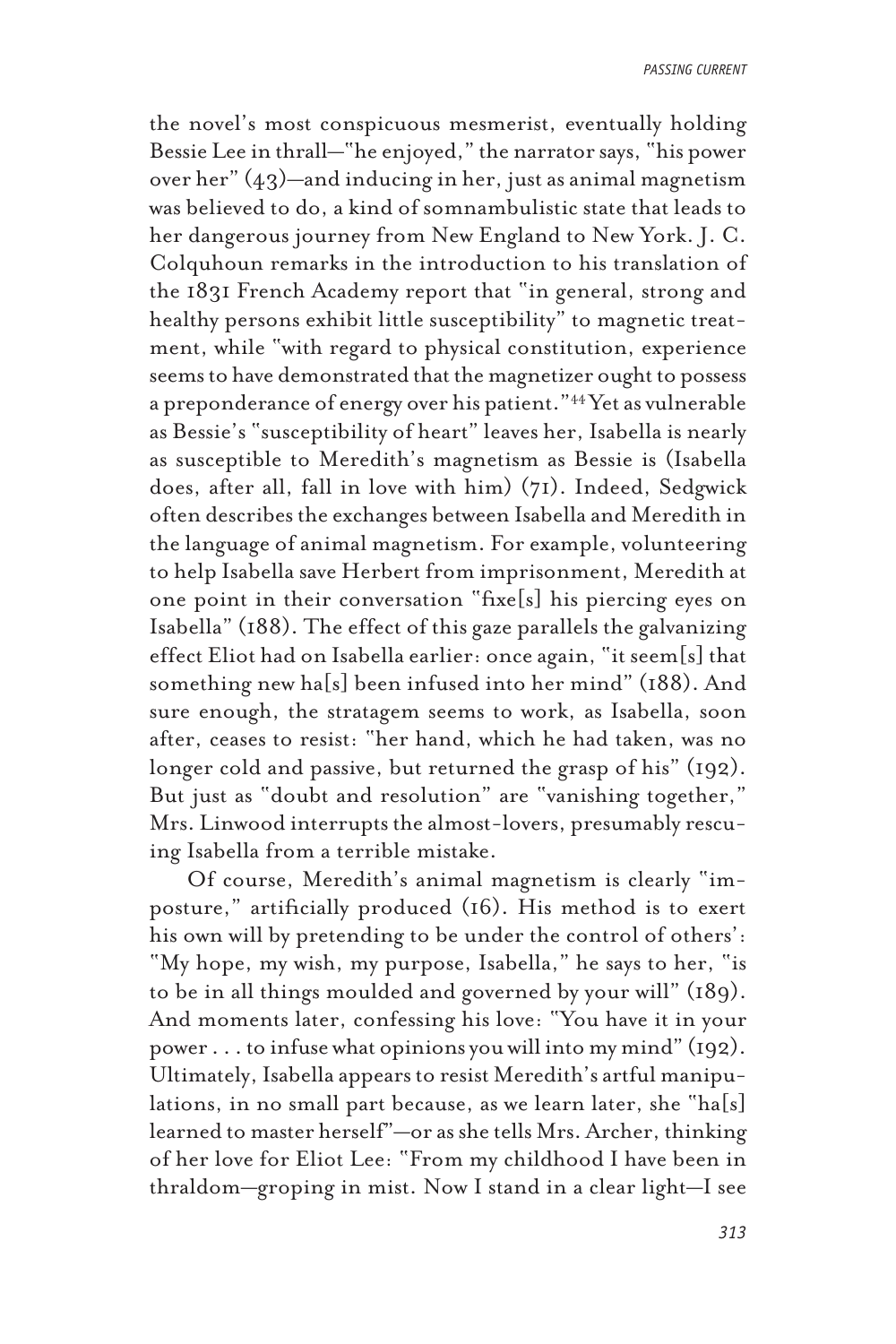### *jeffrey insko*

objects in their true colours—I am mistress of myself " (302). Yet at the end of the novel, Sedgwick's narrator all but subverts Isabella's sense of her own mastery: "How much of Isabella's enthusiasms in the American cause was to be attributed to her intercourse with Eliot Lee," the narrator notes wryly, "we leave to be determined by her peers" (345).

One point here, again, is that Isabella turns out to be no less susceptible than Bessie. A second point, however, is that the primary difference between the two women is that Isabella avoids Bessie's fate not just because she is of stronger mettle/ metal but because she has an alternative: the equally galvanizing effect produced on her by Eliot Lee. Strangely enough, Helen Ruthven expresses this argument almost precisely. As she says to Meredith: "Suppose I am interested, in love if you please, with a particular individual—I see another who is to him Hyperion to a satyr, and by a fixed law of nature one attraction must be overcome by the other. It is not a deliberate or a voluntary change—it certainly is not caprice: I am but the passive subject of an irresistible power" (123). Universal forces of attraction—sympathies—Helen asserts, render everyone powerless. Or as she says a moment later, "sympathy—a queer name, is it not?—is always alive and susceptible, a portion of the soul, a part of life; a part! life itself!" (123). Stranger still, in this, Helen and Isabella, villainess and heroine, turn out to be in perfect agreement. As Isabella tells Bessie, "I know that we have no power whatever over our affections" (39). Even Eliot Lee understands "that it is not a matter of volition to love or not to love"  $(152)$ .

Sedgwick's abiding interest in "the ramifications of passivity, along both political and gender lines," according to Susan K. Harris, produces a recurring motif in Sedgwick's fiction: the pairing of active and passive female characters.45 But in *The Linwoods*, Sedgwick departs from this stark "dialectic" (277), contrasting instead two kinds of passivity: Isabella's conductivity as opposed to Bessie's receptivity. The trouble with Bessie never involves her sympathies—at least not her political ones. Unlike Isabella, she is a rebel from the start. It's just that Bessie's current isn't strong enough to shock Meredith into turning Whig. In other words, Bessie can receive but cannot transmit the spirit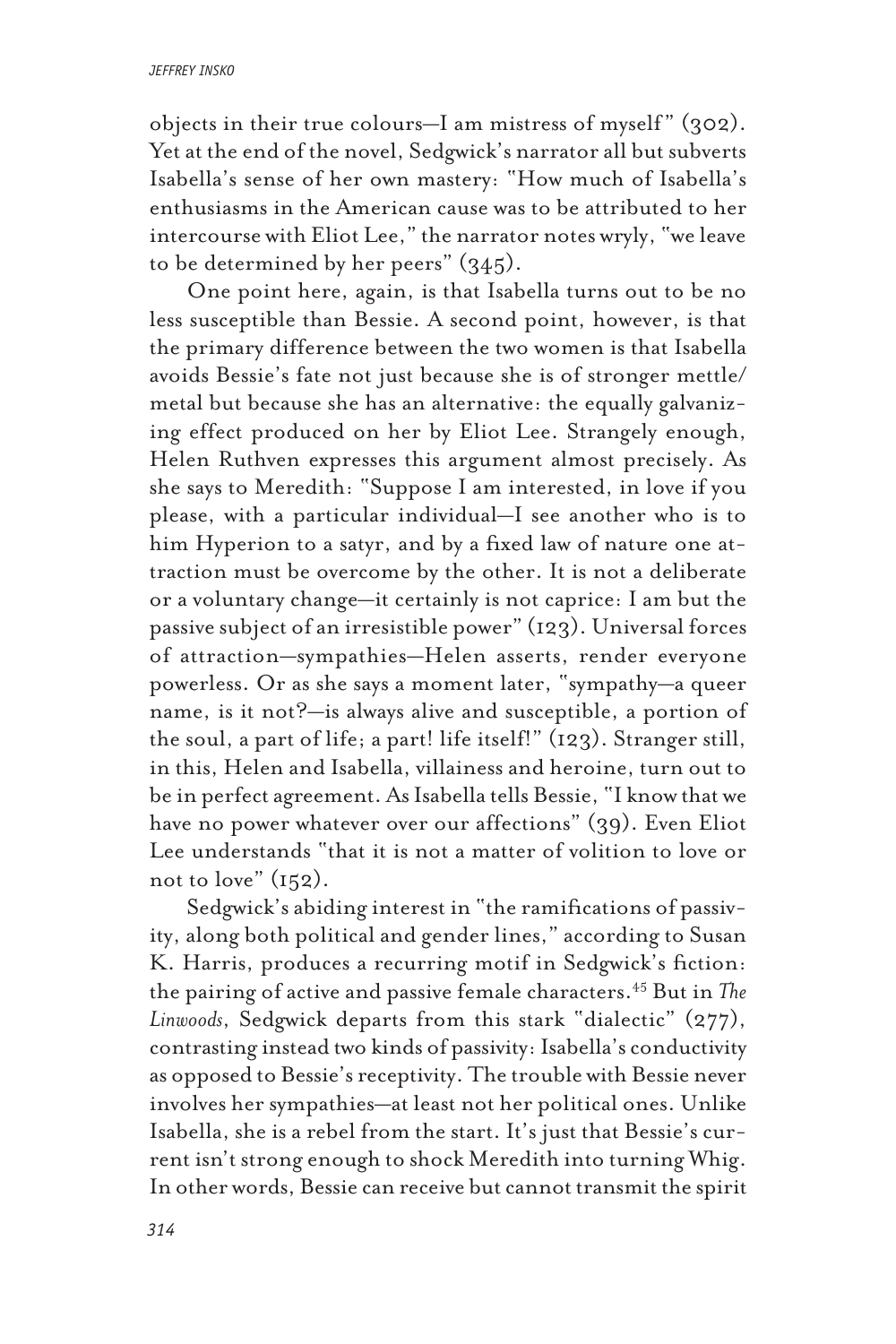of liberty. As Colquhoun notes, "every individual does not possess the capability of operating magnetically upon others"; the ability appears to be "a gift of nature."46 This makes Bessie's relationship to Meredith, unlike Isabella's, rather more unbalanced in terms of "energy" and power. As a result, Bessie winds up in just the sort of mesmeric relation that figures like Emerson and Hawthorne—and presumably Sedgwick as well most feared: one in which the magnetizer gains control over the will of his (or her) subject.

#### zzz

## healing and the magnetic sleep

At the same time—and this helps both to explain why Sedgwick undercuts Isabella's self-mastery and to reveal the novel's ambivalence toward animal magnetism—it turns out that "thraldom" has its advantages. In the 1830s and later, by far the most extraordinary effect attributed to magnetism and that to which the French Academy devoted much of its attention—was the magnetic sleep or somnambulistic trance the magnetizer induced in the patient. According to Colquhoun, "the acts of the somnambulist are almost always performed with a degree of freedom, boldness, and precision superior to what he manifests when awake; and . . . he generally succeeds in every thing he attempts." The somnambulist seems to be "guided by other senses or instincts": "he is protected from injury by other means and guarantee of security, than those by which his conduct is regulated in his ordinary waking state."<sup>47</sup> Furthermore, the magnetic sleep, as Sedgwick's "A Vision" illustrates, was believed to grant the subject remarkable powers of perception and even clairvoyance. An 1833 article from the *Literary Journal* asserts that, while in the magnetic sleep, "the patient obtains a luminous knowledge of the inward state of his body and mind, calculates the diagnostics which will arise as a natural consequence, and determines the most effective remedies for their removal." Even more remarkable than the curative potential of somnambulism was the access the magnetized subject purportedly gained to the spiritual realm, the entry "into a more sublime contemplation of universal nature": "his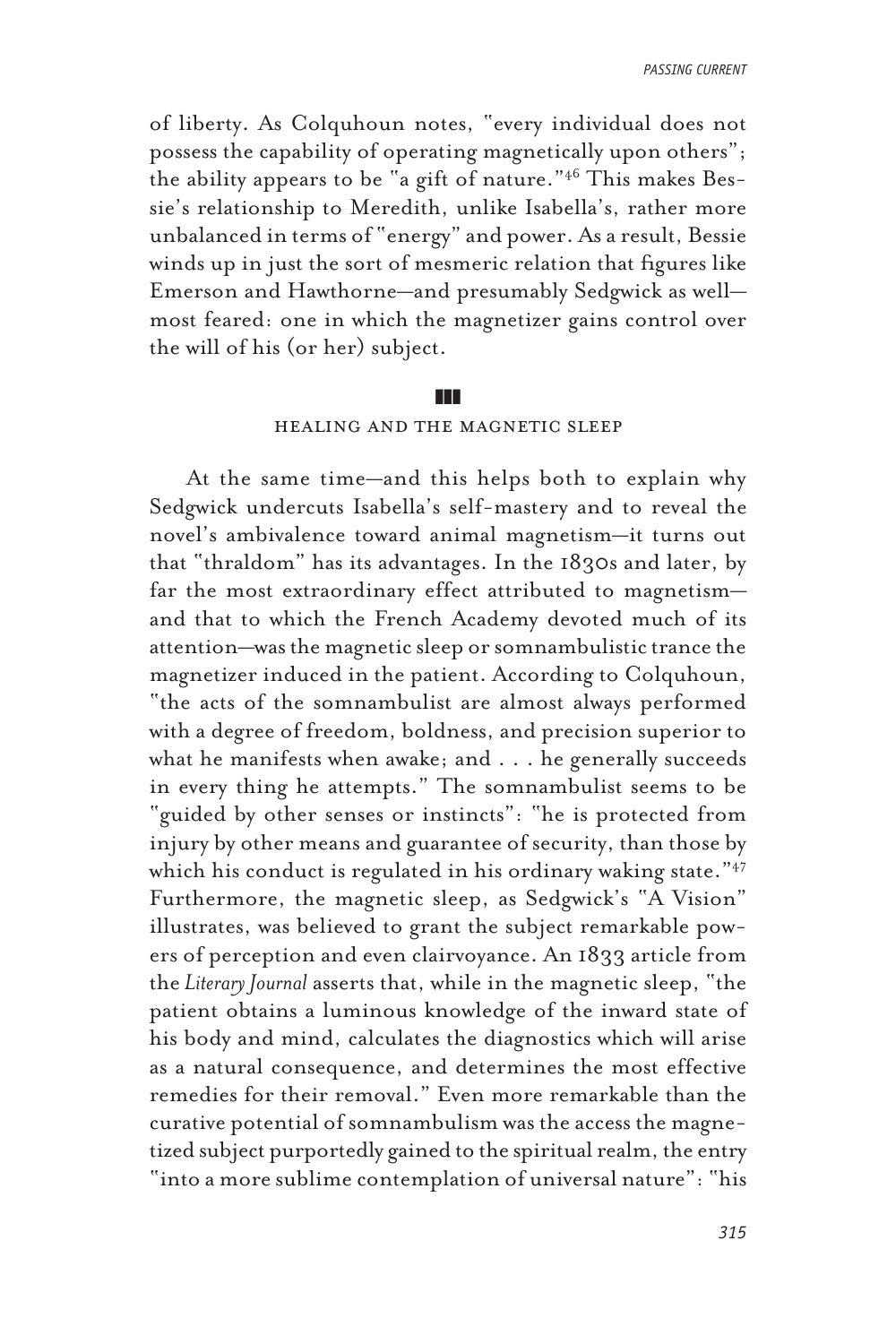sight penetrates the hidden things of time past, and he sees the distant and unknown as the present, and the fruit of the future while it is still slumbering in the germ."<sup>48</sup>

Reports of the extraordinary acts performed by somnambulists—displaying unusual strength and agility, reading with eyes closed, identifying objects in adjacent rooms—quickly became staples in American newspapers and journals. Sedgwick likely would have known, for instance, about the case of Jane C. Rider, the "Springfield Somnambulist."49 The servant of a wealthy family living in Springfield, Massachusetts, Rider began sleepwalking—performing such normal household duties as preparing meals in the middle of the night with her eyes closed in June of 1833. Rider was treated by a Boston physician, L. W. Belden, who published an extensive account in the *Boston Medical and Surgical Journal* in 1834. News of Rider's feats were also published widely in local newspapers, capturing the attention of both the public and the local medical establishment. And while her somnambulism was not induced by a magnetist, her case did appear to many to lend support to the theory. Belden himself conceded that, "amid much that [was] false and deceptive in the observations and experiments . . . offered to prove the existence" of animal magnetism, it was possible that "the increased activity of some of the intellectual or perceptive faculties" in Rider were the result of a similar influence. "That this state of the cerebral organs will not account for all that is *alleged* to be true in animal magnetism, I am aware," Belden concludes, "but it *may* be the *nucleus* which supports the errors which cluster around it."50

Bessie's "mental alienation" possesses much of the character of somnambulism, including both its negative and its positive effects (248). On the one hand, prior to her journey to New York, she writes to her brother Eliot that she has been "riveted by certain charms," which she must return to Meredith, "who has so long been the lord of [her] affections and the master of [her] mind" (212). On the other, Bessie seems to have achieved what the magnetizers referred to as the "lucid vision" state that attends the magnetic sleep: "The days are all clear," she tells Eliot, "and the nights so beautiful, that I would not sleep if I could." 51 What's more, Bessie seems to have achieved a state of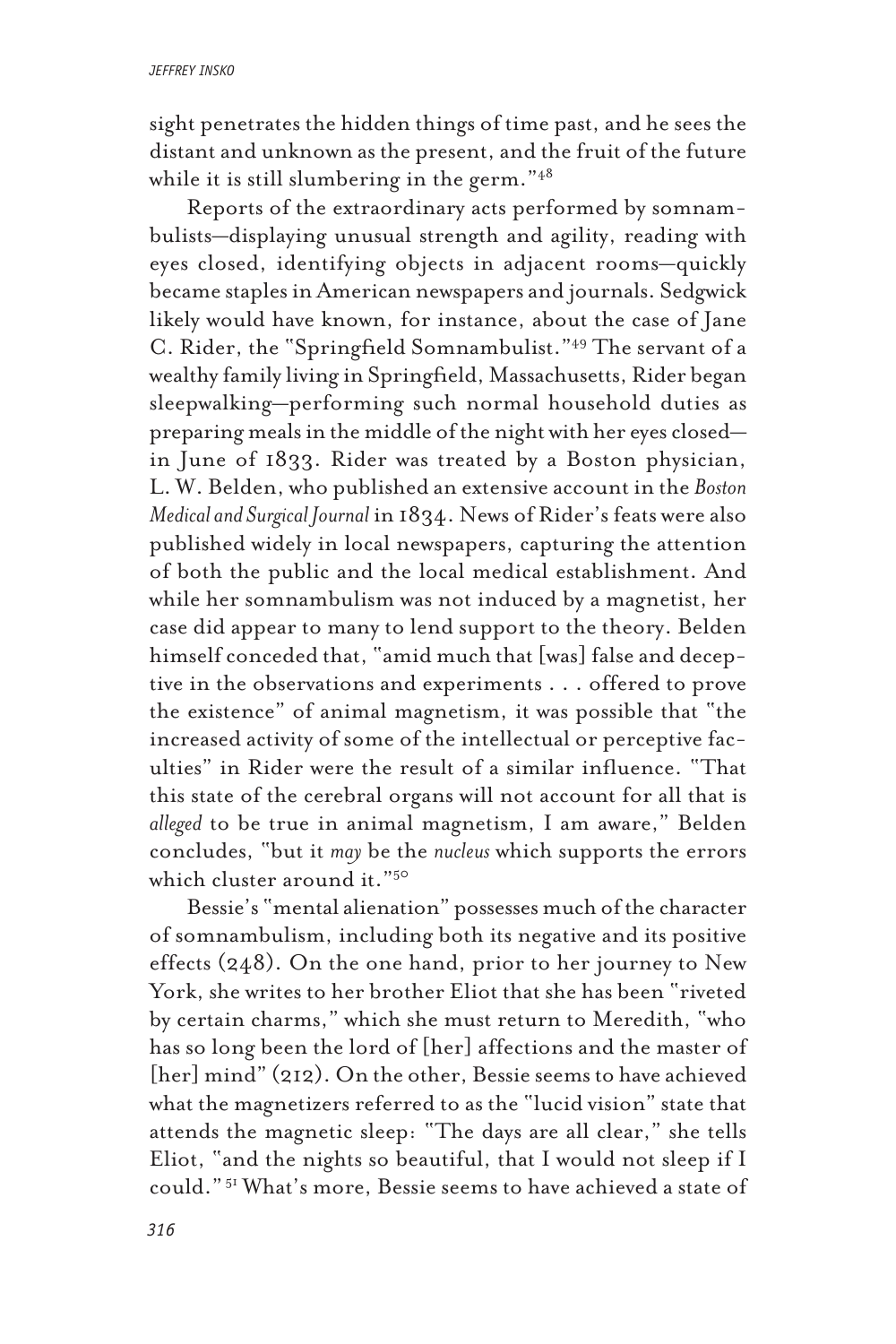perception that grants her access to and knowledge of the spirit world: "Oh, Eliot! I have heard the music 'of the young eyed cherubims;' and I have learned secrets—wonderful secrets of the offices and relations of spirits" (211). Embarking on her journey to New York with uncharacteristic boldness, Bessie relies upon supernatural protection—"They do guard me—the blessed angels"—certain that she is "attended by that 'strong siding champion, conscience,'" and she assures Lafayette that "there is not the slightest danger in [her] going to New York." Pointedly, she sets off at night traveling as if she were "a disembodied spirit," a "wanderer from the celestial sphere," "mingling with her celestial meditations one earthly purpose" (212*,* 253, 231, 254).

But above all, Bessie's trip is a journey of healing, undertaken to cure herself of Meredith and his powerful hold on her mind. What's more, her diagnostic abilities extend to others, as she seems to have been granted a privileged insight into the sympathies of her friends—in particular, the bond between Isabella and Eliot. Fittingly, then, Sedgwick stages the novel's emotional climax as a kind of curative ritual in which Bessie gathers together Isabella, Eliot, and Herbert, exposing both Meredith's imposture (by returning to him, as she says, "those charms and spells by which [her] soul was bound") and the true state of affections between Isabella and her rival suitors, Meredith and Eliot (297).

Among the effects Bessie produces during the ritual is a gold charm Meredith has given her inside an envelope upon which he has written a snatch of verse:

Can she who weaves electric chains to bind the heart, Refuse the golden links that boast no mystic art?  $(299)$ 

Meredith's couplet recalls his attempt to exert his will upon Isabella by pretending to submit to hers. It casts Bessie in the role of mesmerist, "she who weaves electric chains," and himself as the passive subject, the one who "boast[s] no mystic art." But of course just the opposite is the case: the guileless Bessie has woven no electric chains (in fact, as the novel's numerous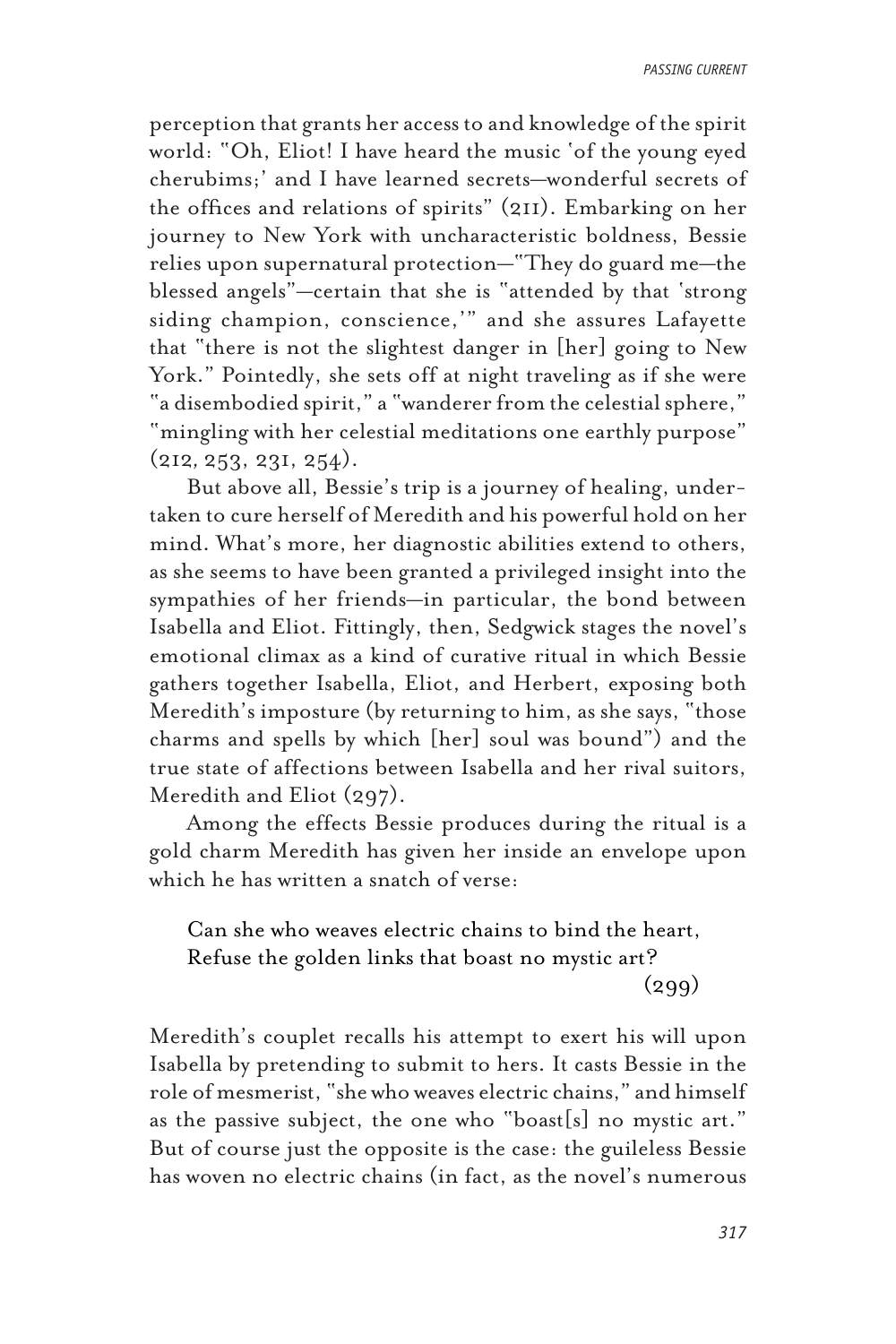instances of conductivity suggest, electric chains can't be woven, since one passes current involuntarily), while Meredith's blandishments are nothing *but* art.52

The centerpiece of the scene, however, is a pencil, the symbol through which Sedgwick links Bessie's remarkable powers of perception directly to writing and, I want to suggest, to the power of literature to transmit and transform. "How many thoughts has this little instrument unlocked," Bessie exclaims, "—what feelings has it touched—what affections have hovered over its point, and gone thrilling back through the heart! You must certainly take this, Isabella; for there is yet a wonderful power in this magical little pencil—it can make such revelations!" Here Sedgwick engages in a bit of narrative self-consciousness about the function of her own text within the processes of passing current that also forms its subject. The very instrument that symbolizes Meredith's artfulness—it is, as Bessie says, the pencil with which they "copied and scribbled poetry together" (299)—also symbolizes the thrills of the heart that so many believed motivated and spread the spirit of the American revolution and that, potentially, could "make such revelations" in the present and future. For Isabella, that simply means (potentially) confessing her love for Eliot and (certainly) writing what Robert Daly drolly calls a "truly eviscerating Dear John letter" to Meredith.<sup>53</sup>

But the more important point here is that, through the metonymy of the pencil, Sedgwick implicates her own work of historical fiction in the making of revelations, chief among them the revelation made "'sixty years since' in America": "Our revolutionary contest," Sedgwick's narrator editorializes early in the novel, "by placing men in new relations, often exhibited in new force and beauty the ties that bind together the human family. Sometimes, it is true, they were lightly snapped asunder, but oftener they manifested an all-resisting force, and a union that, as in some chemical combinations, no test could dissolve" (101). The language of science here once again recalls the invisible and irresistible workings of sympathy and electromagnetic attraction, ideas that appeal to the romantic imagination, in part, because they seem to provide material access to the spiritual realm. "Revelations"—communications of things unknown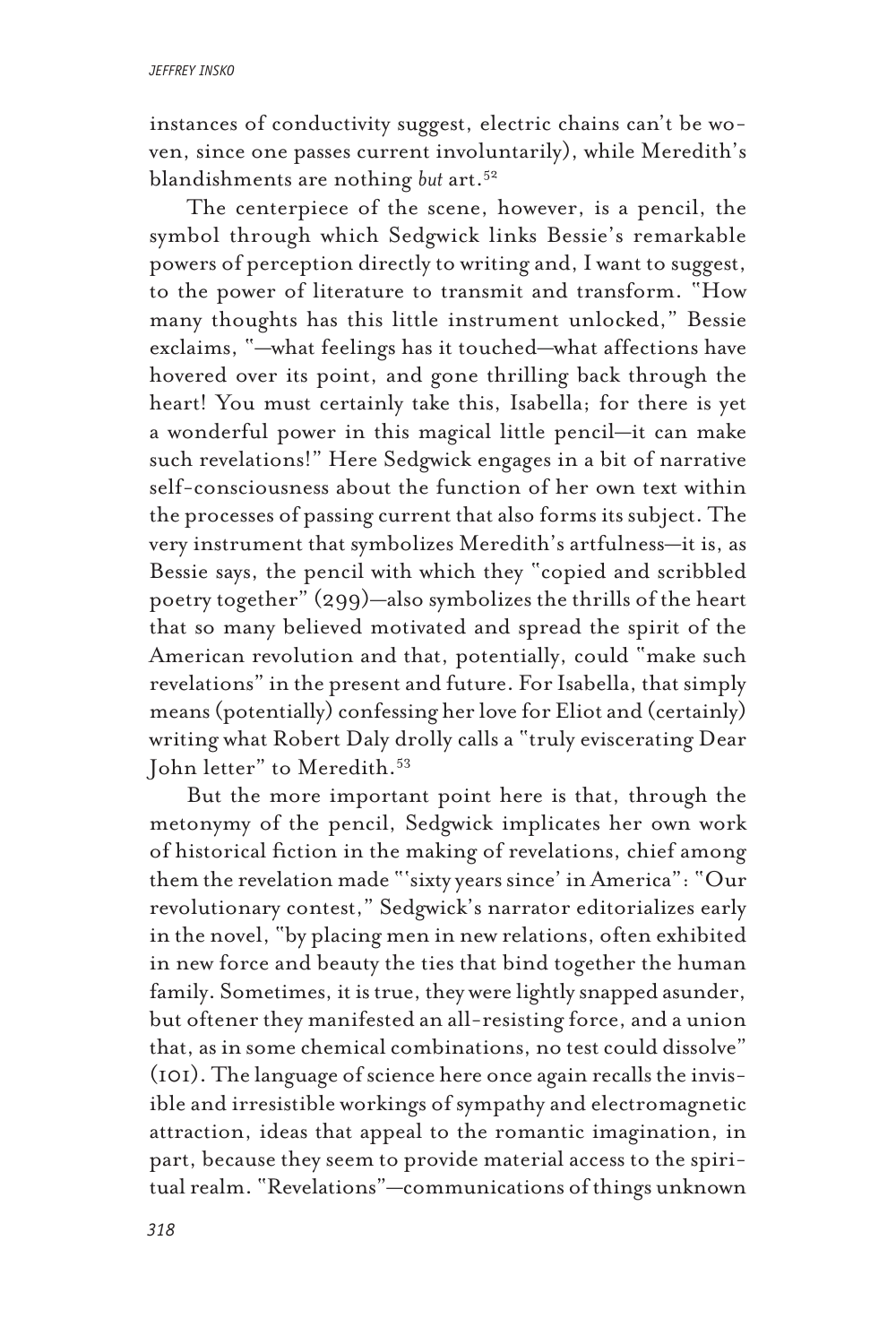by way of the divine—cross those same boundaries; they are, we might say, celestial transmissions. And while Sedgwick surely doesn't mean to suggest, as Stowe did of *Uncle Tom's Cabin,* that her novel was divinely inspired, Sedgwick does mean, as she explicitly states in the preface, to "exhibit"  $(7)$ —a term that marks the uneasy tensions between artful manipulation and passive transmission. That is, to exhibit means not only *to represent* but also *to manifest,* to reveal a presence*,* and even *to administer.*

*The Linwoods* strives for presence, the presence of the American past. The novel seeks not so much to represent the history of the Revolution as simply to function as the medium for the transmission of its spirit to readers in the present and the future. This conception of the function or effect of literature anticipates the epistemological shift in which, as Bruce Mills compellingly argues, the science of animal magnetism participates: a move toward "a creative and critical practice," typical of the American Renaissance, "that shifts the emphasis from constructing a national literature responsive to historical and geographical realities . . . to developing literary forms alert to the fluidity and dynamic qualities of inward perception." Writers like Poe and Fuller—not to mention Emerson and Whitman—"could not help but see similarities between the emphasis on attention and intention in the healing arts," like animal magnetism, "and in the artful production of specific effects in a 'sympathetic' readership."54 As we've seen, Sedgwick betrays more than a little anxiety over "the artful production of . . . effects," which is why, finally, she appears far more comfortable with electric politics than with animal magnetism. For that reason, I don't mean to suggest that Sedgwick quite made the later romantics' "inward turn" entirely. What I do mean to suggest, however, is that her early literary engagement with electrical sciences and animal magnetism—and, what's more, her apparent desire *to administer* to readers of *The Linwoods* the kind of "electric shock" that so charged the revolutionary generation—prefigures in striking ways the work of Poe, Hawthorne, and others, thereby placing the novel near the beginning of the cultural transformation Mills describes. That is to say, however much we may view *The Linwoods* as a product of an older literary paradigm devoted merely to excavating the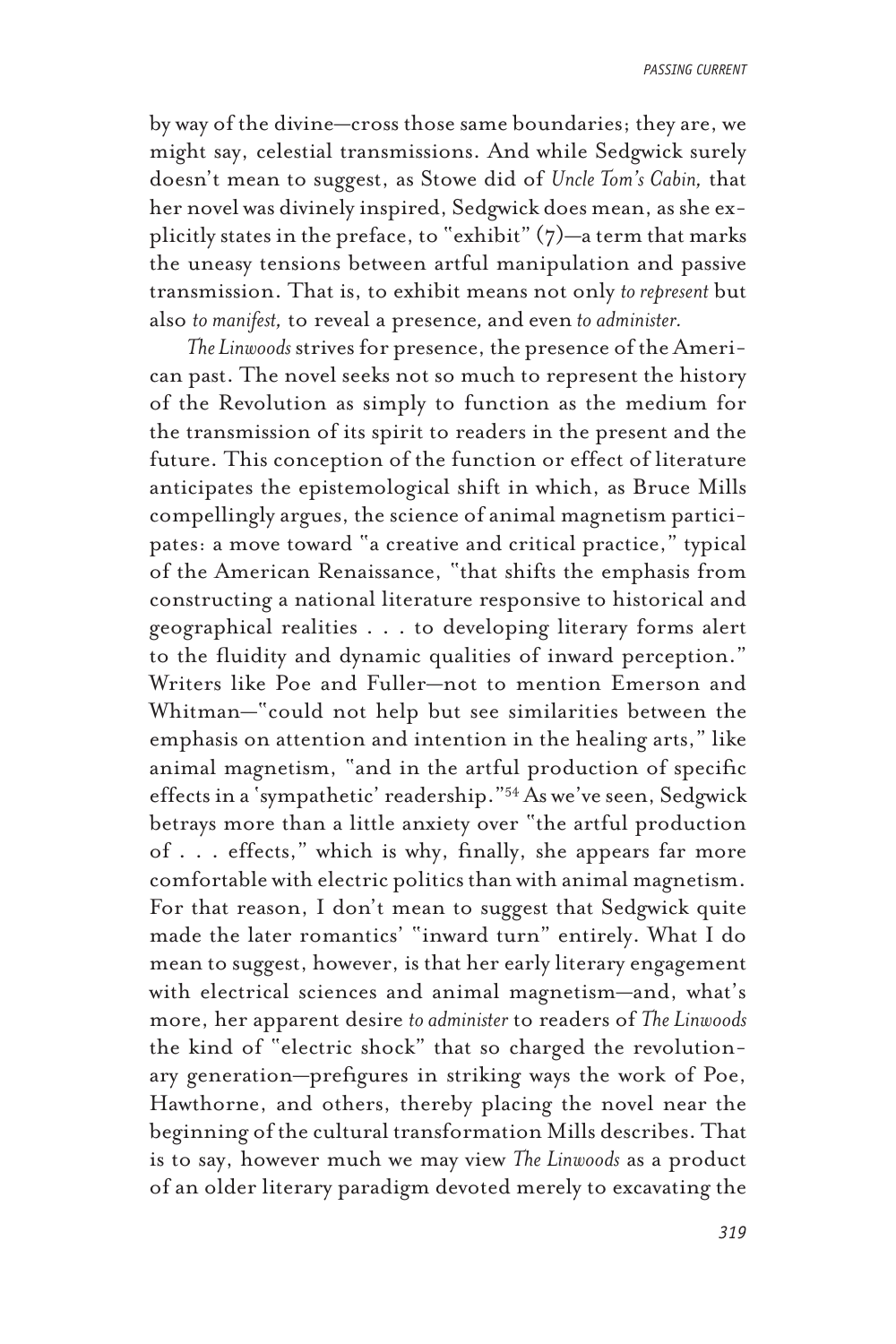### *jeffrey insko*

materials for a national literature, the novel also participates in the movement toward what Emerson famously called "a poetry of insight, not of tradition."55 Thus *The Linwoods* provides yet another opportunity to reconsider Sedgwick's substantial contributions to U.S. literary history—in particular, her involvement in some of the main currents in the development of American literary romanticism.

*Oakland University*

### *notes*

- 1. Albert Gorton Greene, "Ethan Allen in England," *Literary Journal, and Weekly Register of Science and the Arts,* 22 February 1834, 297; hereafter cited parenthetically as "EA."
- 2. Edmund Burke, *Reflections on the Revolution in France,* ed. J. C. D. Clarke (Stanford: Stanford Univ. Press, 2001), 239.
- 3. Thomas Paine*, The Rights of Man,* ed. Eric Foner (Hammondsworth: Penguin Books, 1984), 49–50.
- 4. "Spirit of Liberty . . . 1830," *American Monthly Magazine,* March 1831, 840.
- 5. Milford Bard, "The French Revolution," *Atkinson's Casket,* January 1831, 18.
- 6. Marquis de Lafayette, from Bernard Sarrans, *Memoirs of Lafayette and the French Revolution of 1830* (London: Richard Bentley, 1832), 258. Sarrans was Lafayette's secretary. The book was widely reviewed in U.S. periodicals in 1832–33.
- 7. Daniel Webster, *An Address Delivered at the Laying of the Corner Stone of the Bunker Hill Monument* (Boston: Daniel Cummings, Hilliard, 1825), 23.
- 8. Catharine Maria Sedgwick, *The Linwoods; or, "Sixty Years Since" in America,* ed. Maria Karafilis (Hanover: Univ. Press of New England, 2002), 261–65; hereafter cited parenthetically. On 17 June 1825, the day of Webster's address, Sedgwick writes to her brother Charles: "It is expected that a hundred thousand people will be present. Mr. Webster expects to make 15,000 people hear him. He and his wife sent me an invitation to go in their party, so that I think I shall be sure to be among the hearers—the select few." The following Saturday, Sedgwick writes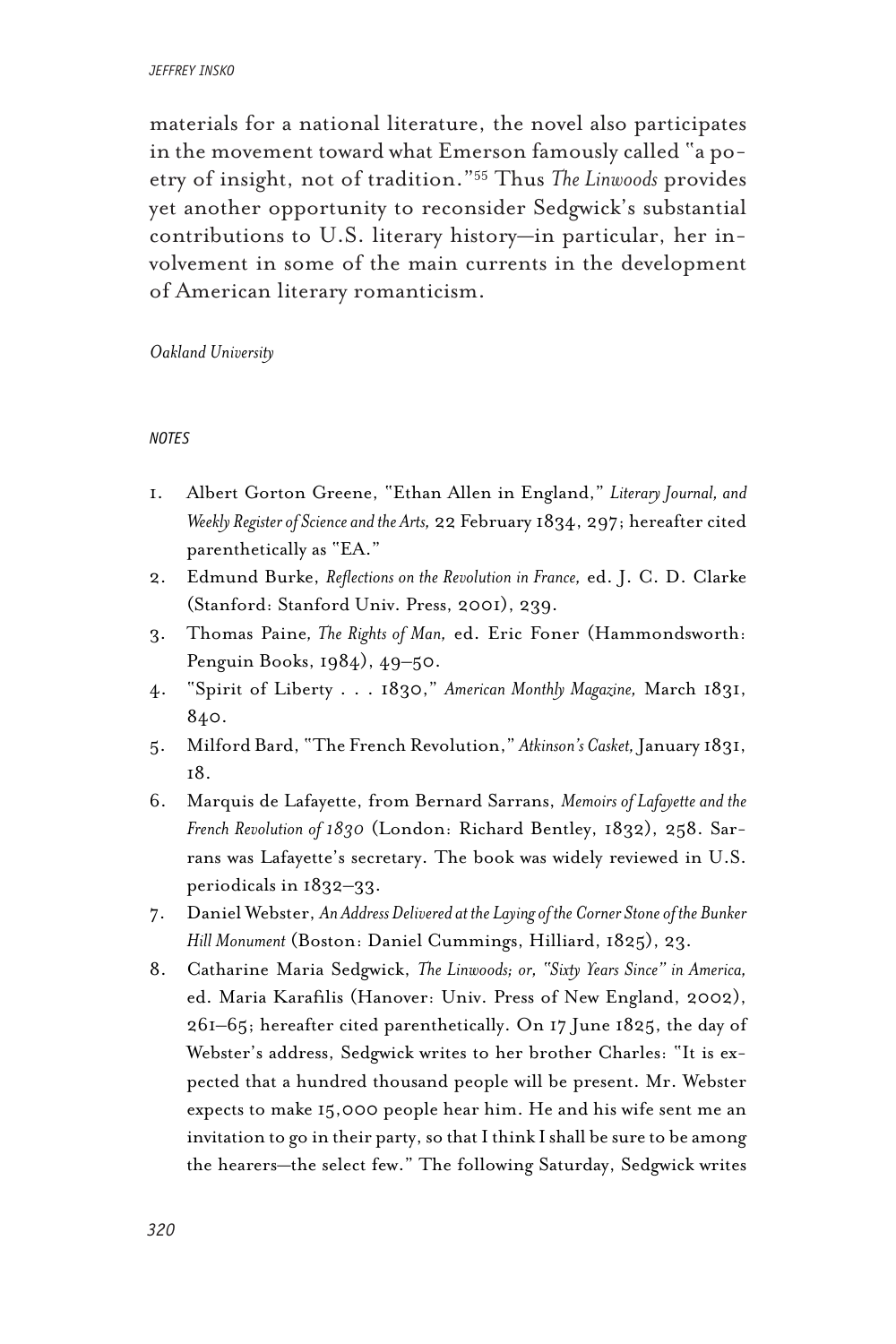that the address "was in Mr. Webster's best style of manly eloquence." See *Life and Letters of Catharine Maria Sedgwick,* ed. Mary Dewey (New York: Harper Bros., 1871), 175. On Sedgwick's admiration for the Marquis de Lafayette and his importance in *The Linwoods,* see Phillip Gould, "Catharine Sedgwick's Cosmopolitan Nation," *New England Quarterly* 78, no. 2 (2005): 232–58.

- 9. Citing Gilles Deleuze and Wai Chee Dimock, Robert Daly discusses Sedgwick's interest in "bringing together different times" in terms of Dimock's notion of "temporal hybridity." See "Mischief, Insanity, Memetics, and Agency in *The Linwoods; Or 'Sixty Years Since' in America,"* in *Catharine Maria Sedgwick: Critical Perspectives,* ed. Lucinda L. Damon-Bach and Victoria Clements (Boston: Northeastern Univ. Press, 2003), 152.
- 10. Much of the commentary on *The Linwoods* reads it as a domestic-political allegory, viewing its depiction of the Linwood family as a story about the nation. For variations on this reading, see Maria Karafilis, introduction to *The Linwoods; or, "Sixty Years Since" in America* (Hanover: Univ. Press of New England, 2002), xxiv–xxix; Shirley Samuels, *Romances of the Republic: Women, the Family, and Violence in the Literature of the Early American Nation* (New York: Oxford Univ. Press, 1996); and Emily VanDette, "'It should be a Family Thing': Family, Nation, and Republicanism in Catharine Maria Sedgwick's *A New-England Tale* and *The Linwoods*," *American Transcendental Quarterly* 19 (2005): 51–74. Karafilis usefully contextualizes the novel in light of the Nullification crisis of the early 1830s. Samuels argues that Sedgwick treats the family as "an instrument for relaying the practices and beliefs of the state" (63). VanDette explores "familial and national governance" in *A New-England Tale* and *The Linwoods* by drawing on antebellum treatises on childrearing (51). For Gould, the novel's domestic allegory is secondary to its "cosmopolitan" conception of ideal national identity ("Cosmopolitan Nation"), a view that complements Daly's reading of the novel's "multiplicity of cultural memes" ("Mischief," 151).
- 11. Carolyn L. Karcher, "Catharine Maria Sedgwick in Literary History," in *Catharine Maria Sedgwick: Critical Perspectives.* ed. Lucinda L. Damon-Bach and Victoria Clements (Boston: Northeastern Univ. Press, 2003), 5.
- 12. See Martin Willis, *Mesmerism, Monsters, and Machines: Science Fiction and the Cultures of Science in the Nineteenth Century* (Kent, OH: Kent State Univ. Press, 2006), 70; and Paul Gilmore, "Romantic Electricity, Or the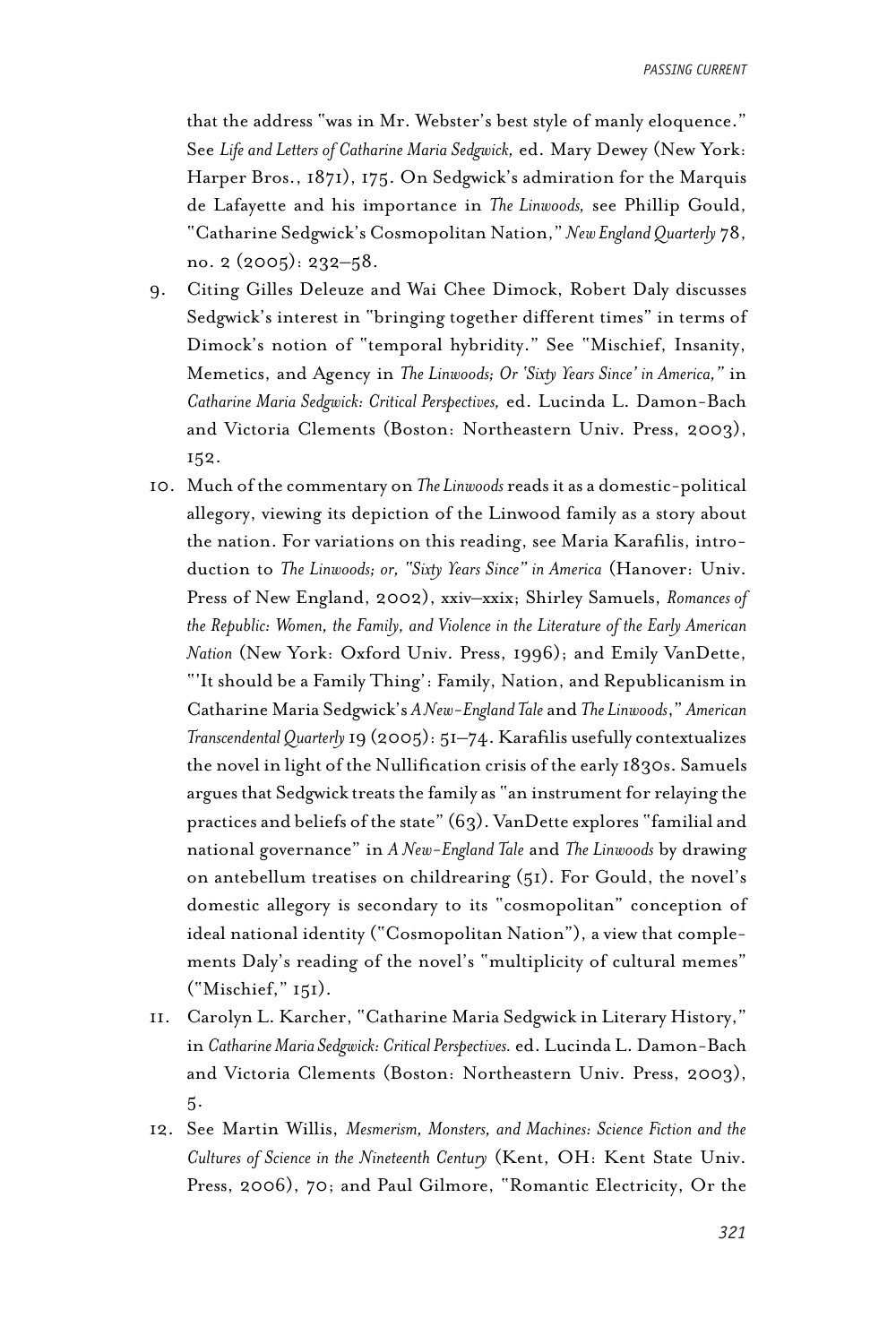Materiality of Aesthetics," *American Literature* 76 (2004): 467–94. My reading of *The Linwoods* is most influenced by Samuel Chase Coale's *Mesmerism and Hawthorne: Mediums of American Romance* (Tuscaloosa: Univ. of Alabama Press, 1998); and Bruce Mills, *Poe, Fuller, and the Mesmeric Arts: Transition States in the American Renaissance* (Columbia: Univ. of Missouri Press, 2006). In addition, there is a significant body of scholarship dealing with electrical science and, especially, animal magnetism in most of the major writers in the American romantic tradition. However, in Sedgwick studies, only Shelley R. Block and Etta M. Madden have considered Sedgwick in relation to nineteenth-century scientific discourses. Their reading focuses upon "phrenology, physiology, and the medical arts" as depicted in Sedgwick's earlier novel *Hope Leslie.* See "Science in Catharine Maria Sedgwick's *Hope Leslie,*" *Legacy* 20 (2003): 24.

- 13. The figure of the "electric chain" mostly likely derives from Byron, who writes in Canto 4 of *Child Harolde's Pilgrimmage,* "A flower, the wind, the ocean, which shall wound, / Striking the electric chain wherewith we are darkly bound" (London: W. and R. Chambers, 1877), 122. The same lines are quoted directly in Lydia Maria Child's *Hobomok,* and they serve as the epigraph to chapter 35 of Stowe's *Uncle Tom's Cabin.* Of course, the most famous "electric chain" in nineteenth-century American literature is surely the one formed by Hester, Dimmesdale, and Pearl on the scaffold in *The Scarlet Letter* (in *Collected Novels,* ed. Millicent Bell [New York: Library of America, 1983], 250).
- 14. James Delbourgo, *A Most Amazing Scene of Wonders: Electricity and Enlightenment in Early America* (Cambridge: Harvard Univ. Press, 2006), 88, 131.
- 15. John Adams, quoted in Delbourgo, *Most Amazing Scene,* 135.
- 16. Samuel Johnson, "Taxation, No Tyranny: An Answer to the Resolutions and Address of the American Congress," in *Political Writings,* ed. Donald J. Greene (New Haven: Yale Univ. Press, 1977), 444.
- 17. "Retrospect of the Eighteenth Century," *Literary Miscellany,* January 1805, 213.
- 18. Jared Sparks, *The Life of Gouverneur Morris* (Boston: Gray and Bowen, 1832), 1:91.
- 19. "Greece," *Masonic Mirror, and Mechanics' Intelligencer,* 5 March 1825, 2.
- 20. "Political," *Western Recorder,* 13 September 1831, 147.
- 21. G. H. J., "Influence of Free Governments on the Mind," *Southern Literary Messenger,* April 1835, 391.
- 22. Delbourgo, *Most Amazing Scene,* 134.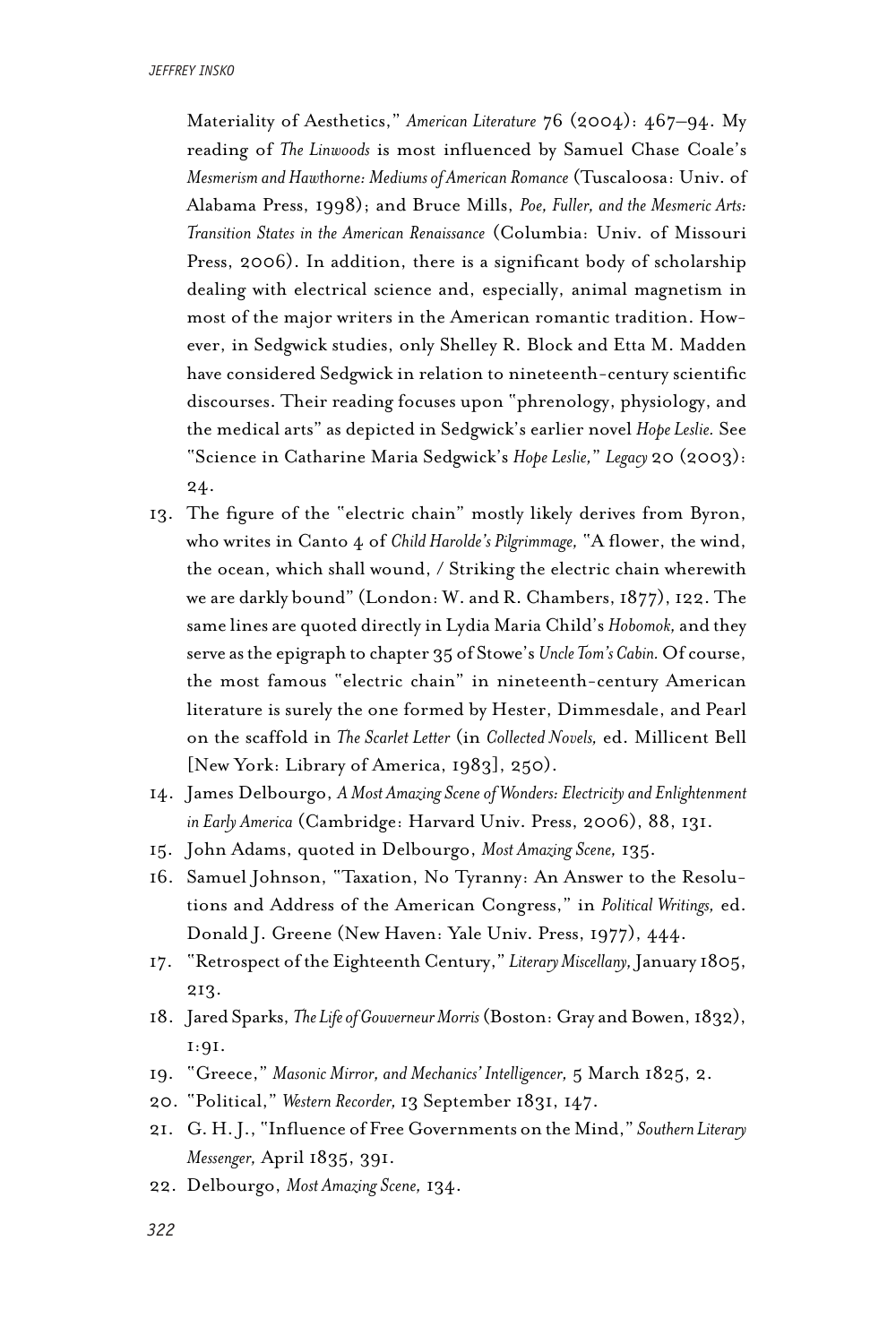- 23. Delbourgo, *Most Amazing Scene,* 141.
- 24. Russ Castronovo, *Necro Citizenship: Death, Eroticism, and the Public Sphere in the Nineteenth-Century United States* (Durham: Duke Univ. Press, 2001)*,* 114.
- 25. Most obviously, Mary Kelley titled her 1993 edited volume *The Power of Her Sympathy: The Autobiography and Journal of Catharine Maria Sedgwick* (Boston: Northeastern Univ. Press, 1993). For important readings that explore the centrality of the concept of sympathy in Sedgwick's writing, see Dana D. Nelson, "Sympathy as Strategy in Sedgwick's *Hope Leslie,*" in *The Culture of Sentiment: Race, Culture, and Sentimentality in 19th Century America,* ed. Shirley Samuels (New York: Oxford, 1992); and Sarah Robbins, "Periodizing Authorship, Characterizing Genre: Catharine Maria Sedgwick's Benevolent Literacy Narratives," *American Literature* 76 (2004): 1–29. For an excellent discussion of alternative meanings of sympathy as they relate to Hawthorne, see Roy R. Male Jr., "Hawthorne and the Concept of Sympathy," *PMLA* 68 (1953): 138–49.
- 26. The politics of sympathy, particularly in the tradition of sentimental fiction, has received a great deal of critical attention over the past two decades. See Elizabeth Barnes, *States of Sympathy: Seduction and Democracy in the American Novel* (New York: Columbia Univ. Press, 1997); Cindy Weinstein, *Family, Kinship, and Sympathy in Nineteenth-Century American Literature* (Cambridge, England: Cambridge Univ. Press, 2004); Julia A. Stern, *The Plight of Feeling: Sympathy and Dissent in the Early American Novel* (Chicago: Univ. of Chicago Press, 1997); Glenn Hendler, *Public Sentiments: Structures of Feeling in Nineteenth-Century American Literature* (Charlotte: Univ. of North Carolina Press, 2001); and Kristin Boudreau, *Sympathy in American Literature: American Sentiments from Jefferson to the Jameses* (Gainesville: Univ. Press of Florida, 2002).
- 27. Robert S. Cox, *Body and Soul: A Sympathetic History of American Spiritualism* (Charlottesville: Univ. of Virginia Press, 2003), 26, 33, 32.
- 28. "Sympathies and Prejudices," *Literary Journal, and Weekly Register,* 29 March 1834, 337.
- 29. Catharine Maria Sedgwick, *Home* (Boston: James Munroe, 1835), 117–18; "The Eldest Sister," in *Tales and Sketches* (Philadelphia: Carey, Lea, and Blanchard, 1835), 189; "The Unpresuming Mr. Hudson," *Lady's Book,* November 1835, 221.
- 30. Robert C. Fuller writes that "America's first full dose of animal magnetism came from the tongue of a Frenchman named Charles Poyen" (*Mesmerism and the American Cure of Souls* [Philadelphia: Univ. of Pennsylvania Press, 1982], 17). Taylor Stoehr claims that "magnetism was still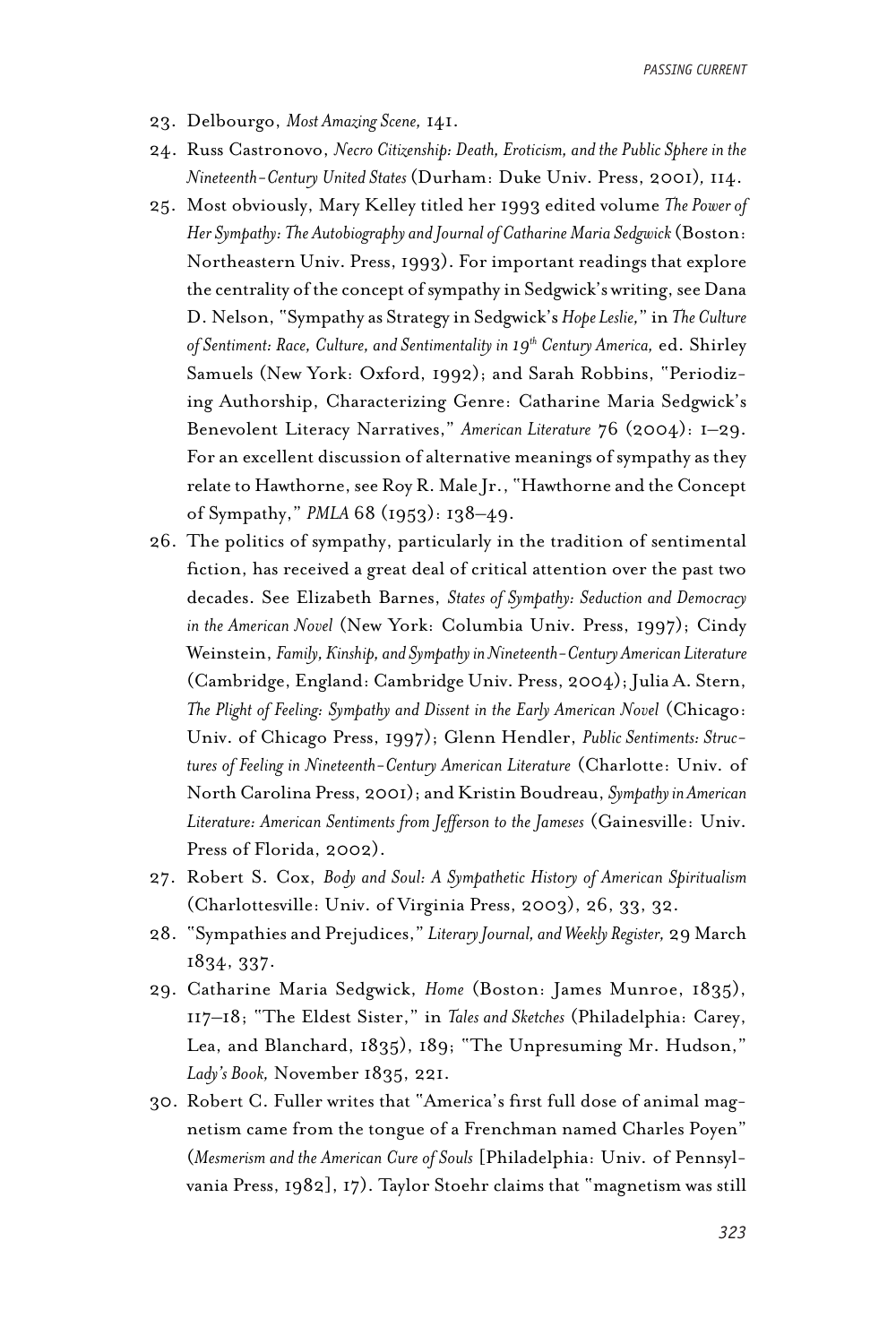generally unknown to the American public in 1836" ("Hawthorne and Mesmerism," *Huntington Library Quarterly* 33 [1969]: 37). Mills, however, notes a series of lectures delivered by Joseph Du Commun in New York as early as 1829 and published the following year (*Poe, Fuller,* 38). Notices and lengthy extracts from the French Academy's report appeared in many U.S. periodicals as early as 1828. An earlier commission of the French Academy of Sciences, headed in 1784 by none other than Benjamin Franklin, had relegated animal magnetism to the realm of superstition or quackery, a judgment that prevailed for most of the next forty years until its revival in the 1820s and 1830s.

- 31. H. D., "Animal Magnetism," *Boston Medical and Surgical Journal,* 20 September 1837, 108; "Animal Magnetism," *American Quarterly Review,* December 1828, 430.
- 32. For a useful overview of the relations between electrical science and animal magnetism, see Eric G. Wilson, "Matter and Spirit in the Age of Animal Magnetism," *Philosophy and Literature* 30 (2006): 329–45. Robert Darnton and Tim Fulford both consider the politics of mesmerism in Britain and France; Fulford argues that "animal magnetism was inextricably linked in most British minds with France and its revolution." See Darnton, *Mesmerism and the End of Enlightenment in France* (Cambridge: Harvard Univ. Press, 1968); and Fulford, "Conducting the Vital Fluid: The Politics and Poetics of Mesmerism in the 1790s," *Studies in Romanticism* 43 (2004): 57–58.
- 33. "Animal Magnetism," *New-Yorker,* 21 October 1837, 483.
- 34. Catharine Maria Sedgwick, *Redwood* (London: John Miller; Edinburgh, William Blackwood, 1824), 97; Sedgwick, 1833 journal entry, in Kelley, *Power of Her Sympathy,* 139, 141; and Sedgwick, "A Vision," *Godey's Lady's Book, and Ladies' American Magazine,* August 1842, 97. I am grateful to Lucinda Damon-Bach for directing my attention to "A Vision," which was reprinted in Sedgwick's second collection of tales and sketches in 1844.
- 35. Catharine Maria Sedgwick, "Magnetism among the Shakers," *Sartain's Magazine,* May 1849, 338.
- 36. Coale argues that, while Hawthorne "despised the pseudosciences of mesmerism and spiritualism that erupted in American culture in the 1840s and 1850s," he "found it as psychologically accurate as it was morally repellent" (*Mesmerism and Hawthorne,* 3).
- 37. Kelley, *Power of Her Sympathy,* 74.
- 38. Gould argues that, in the case of Bessie Lee, Sedgwick's narrator "subtly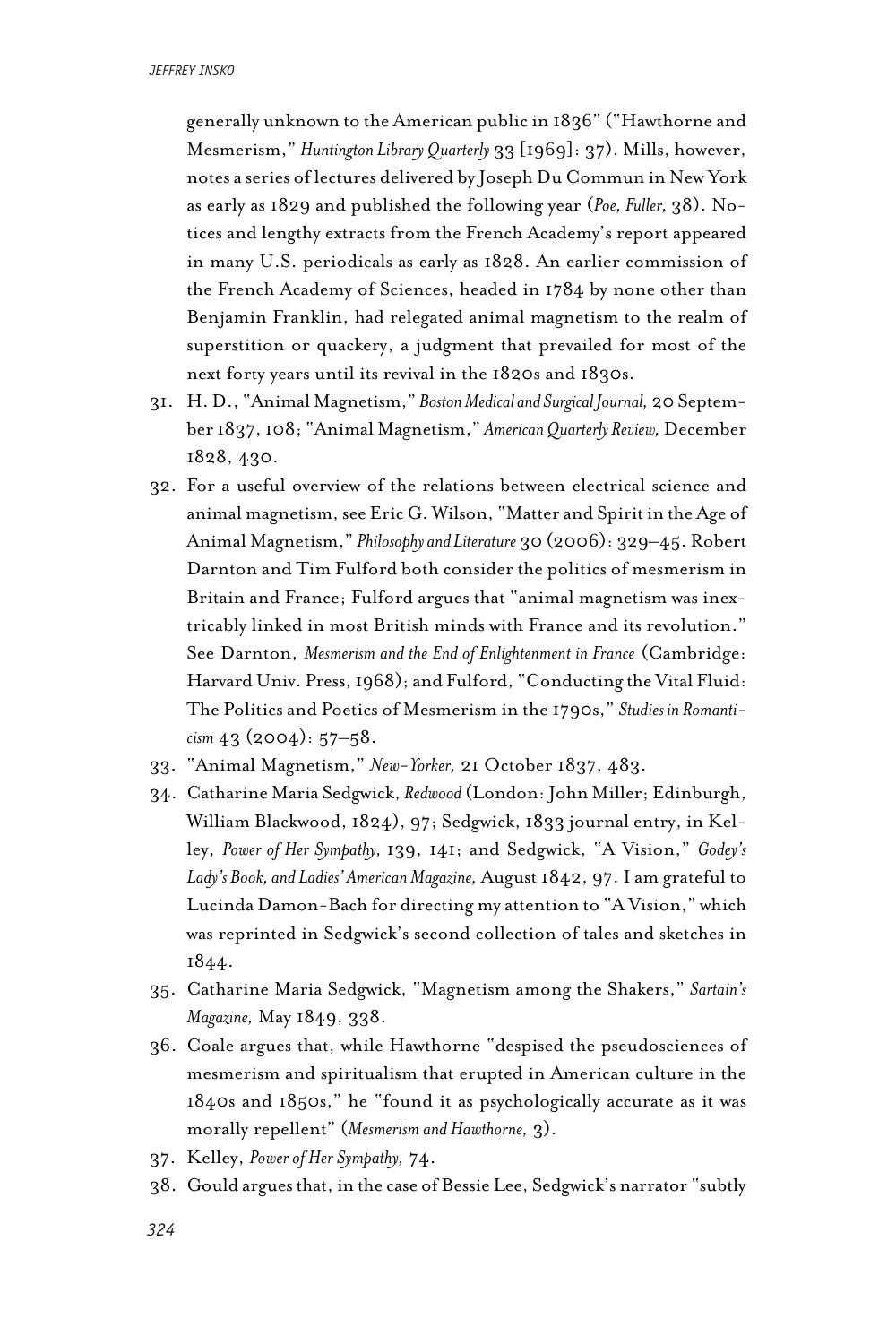suggests [a] relation between psychological and political disorders, one commonplace since the eighteenth century, whereby the 'constitution' of individuals and the state are intimately related ("Cosmopolitan Nation," 254). Karafilis makes similar claims about Bessie's constitution (introduction, xxviii). I read Bessie somewhat differently. Mr. Linwood's illness, I would suggest, provides a somewhat better example of the conflation of illness and political conflict.

- 39. Gould, "Cosmopolitan Nation," 239.
- 40. "Animal Magnetism," *Family Magazine; or, Monthly Abstract of General Knowledge* (1835–36): 138.
- 41. See Robert C. Fuller, *Mesmerism,* 33–35. On Hawthorne's reservations, also see Coale, *Mesmerism and Hawthorne;* and Stoehr, "Hawthorne and Mesmerism."
- 42. See Robert C. Fuller, *Mesmerism,* 33.
- 43. Castronovo, *Necro-Citizenship,* 113.
- 44. J. C. Colquhoun, *Report of the Experiments Made on Animal Magnetism, Made by a Committee of the Medical Section of the French Royal Academy of Sciences; Read at the 21st and 28th of June, 1831 . . .* (Edinburgh: Robert Cadell, 1833), 78, 79.
- 45. Susan K. Harris, "The Limits of Authority: Catharine Maria Sedgwick and the Politics of Resistance," in *Catharine Maria Sedgwick: Critical Perspectives,* ed. Lucinda L. Damon-Bach, Victoria Clements (Boston: Northeastern Univ. Press, 2003), 277. Harris's reading of Bessie and Isabella rests, to an extent, on her claim that Isabella, unlike Bessie, "trusts her own judgment and makes her own decisions" (278). I'm less sanguine about Isabella's self-determination; indeed, Sedgwick has her narrator unsettle the question, as I note below. Relatedly, where Harris sees Bessie and Isabella as a contrasting pair, Gould sees a "curious parallel" between Bessie and Jasper Meredith ("Cosmopolitan Nation," 254). I am suggesting, in contrast to both Harris and Gould, that there are surprising parallels between Isabella and the ostensibly weaker Bessie.
- 46. Colquhoun, *Report of the Experiments,* 78.
- 47. Colquhoun, *Report of the Experiments,* 98*.*
- 48. "Animal Magnetism," *Literary Journal, and Weekly Register,* 14 December 1833, 218. The same article recounts the story of one woman who, while in the "magnetic sleep," could "read writings at a distance, when the sense of her eyes was shut; yea, even while another person, with the book in another room, covered the page with the flat of one hand, and with the other touched one of the people present, who by reciprocally